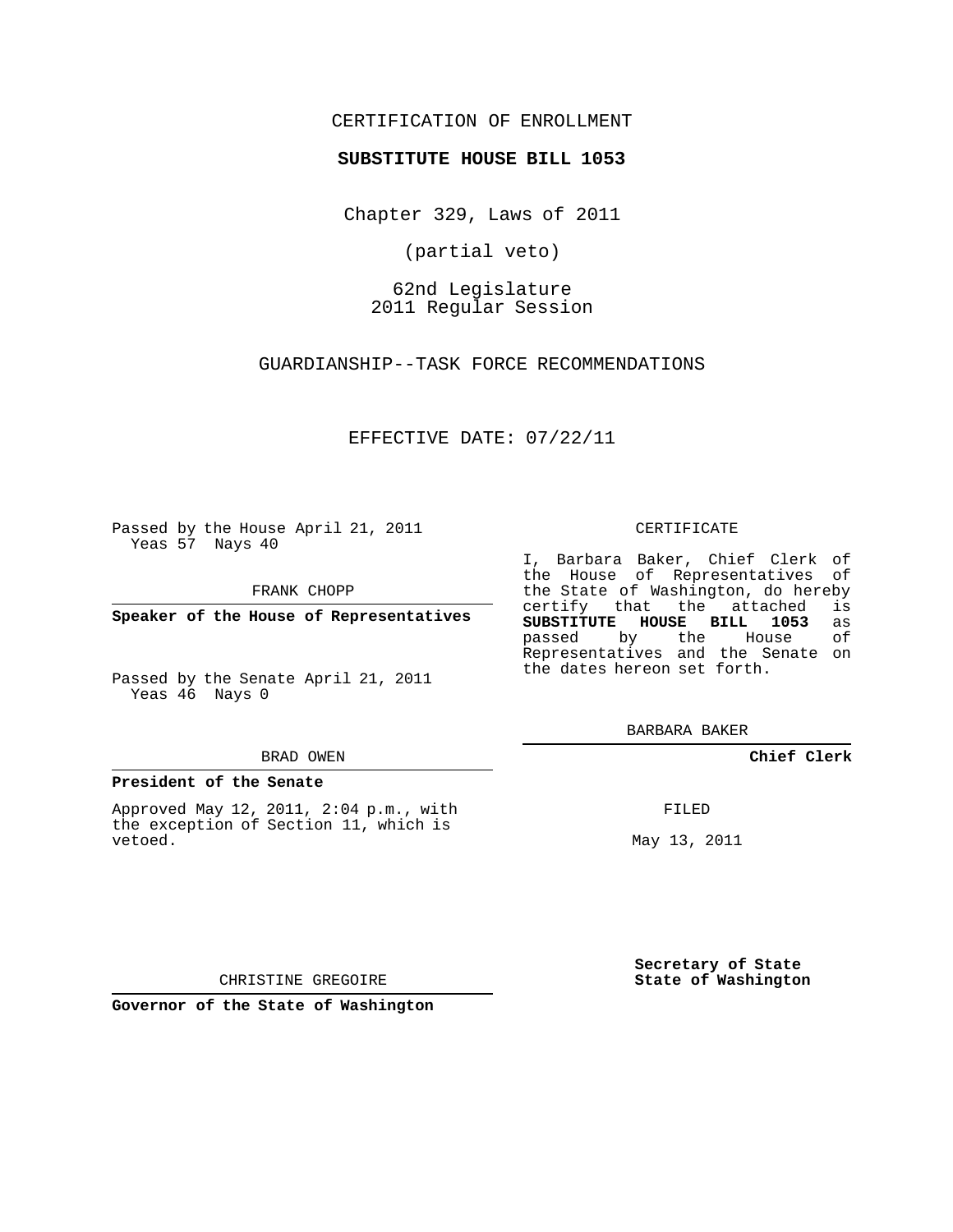# **SUBSTITUTE HOUSE BILL 1053** \_\_\_\_\_\_\_\_\_\_\_\_\_\_\_\_\_\_\_\_\_\_\_\_\_\_\_\_\_\_\_\_\_\_\_\_\_\_\_\_\_\_\_\_\_

\_\_\_\_\_\_\_\_\_\_\_\_\_\_\_\_\_\_\_\_\_\_\_\_\_\_\_\_\_\_\_\_\_\_\_\_\_\_\_\_\_\_\_\_\_

### AS AMENDED BY THE SENATE

Passed Legislature - 2011 Regular Session

## **State of Washington 62nd Legislature 2011 Regular Session**

**By** House Judiciary (originally sponsored by Representatives Moeller, Kenney, Ladenburg, Appleton, Roberts, Darneille, and Upthegrove; by request of Washington State Bar Association)

READ FIRST TIME 02/01/11.

 AN ACT Relating to the implementation of recommendations from the Washington state bar association elder law section's executive committee report of the guardianship task force; amending RCW 11.88.020, 11.88.030, 11.92.043, 11.88.095, 11.88.125, 11.88.140, 11.92.053, 11.92.040, 11.92.050, and 36.18.016; and adding a new section to chapter 11.88 RCW.

BE IT ENACTED BY THE LEGISLATURE OF THE STATE OF WASHINGTON:

 **Sec. 1.** RCW 11.88.020 and 1997 c 312 s 1 are each amended to read as follows:

 (1) Any suitable person over the age of eighteen years, or any parent under the age of eighteen years or, if the petition is for appointment of a professional guardian, any individual or guardianship service that meets any certification requirements established by the administrator for the courts, may, if not otherwise disqualified, be appointed guardian or limited guardian of the person and/or the estate of an incapacitated person. A financial institution subject to the jurisdiction of the department of financial institutions and authorized to exercise trust powers, and a federally chartered financial institution when authorized to do so, may act as a guardian of the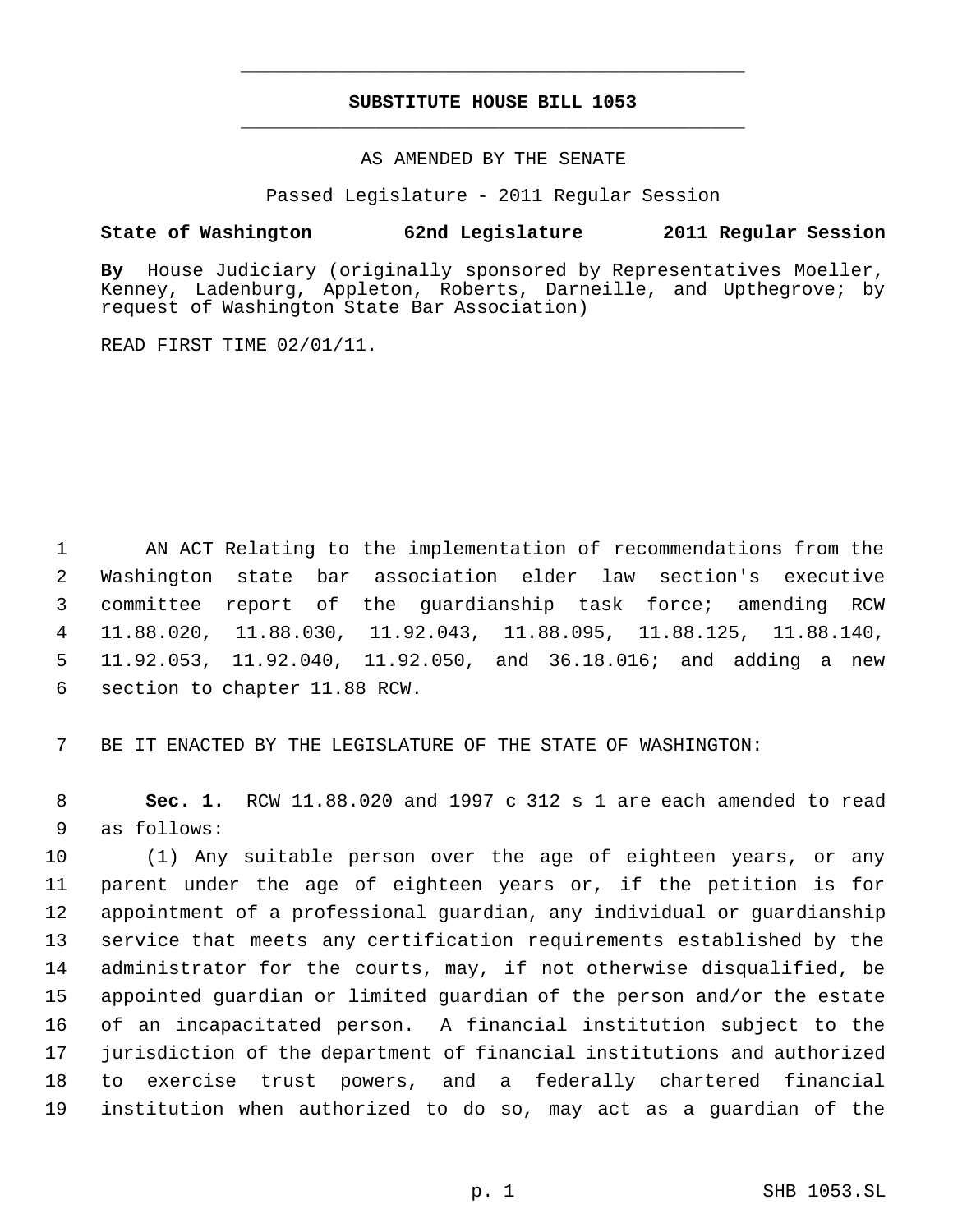estate of an incapacitated person without having to meet the certification requirements established by the administrator for the courts. No person is qualified to serve as a guardian who is

 (a) under eighteen years of age except as otherwise provided herein;

(b) of unsound mind;

 (c) convicted of a felony or of a misdemeanor involving moral turpitude;

 (d) a nonresident of this state who has not appointed a resident agent to accept service of process in all actions or proceedings with respect to the estate and caused such appointment to be filed with the court;

 (e) a corporation not authorized to act as a fiduciary, guardian, 14 or limited quardian in the state;

(f) a person whom the court finds unsuitable.

 (2) The professional guardian certification requirements required under this section shall not apply to a testamentary guardian appointed under RCW 11.88.080.

19 (3) If a guardian or limited guardian is not a certified professional guardian or financial institution authorized under this 21 section, the guardian or limited guardian shall complete any 22 standardized training video or web cast for lay guardians made 23 available by the administrative office of the courts and the superior 24 court where the petition is filed unless granted a waiver by the court under RCW 11.92.043 or 11.92.040. The training video or web cast must be provided at no cost to the guardian or limited guardian.

27 (a) If a petitioner requests the appointment of a specific 28 individual to act as a guardian or limited guardian, the petition for guardianship or limited guardianship shall include evidence of the successful completion of the required training video or web cast by the proposed guardian or limited guardian. The superior court may defer the completion of the training requirement to a date no later than 33 ninety days after appointment if the petitioner requests expedited appointment due to emergent circumstances.

 (b) If no person is identified to be appointed guardian or limited guardian at the time the petition is filed, then the court shall 37 require the completion of the required training video or web cast by a date no later than ninety days after the appointment.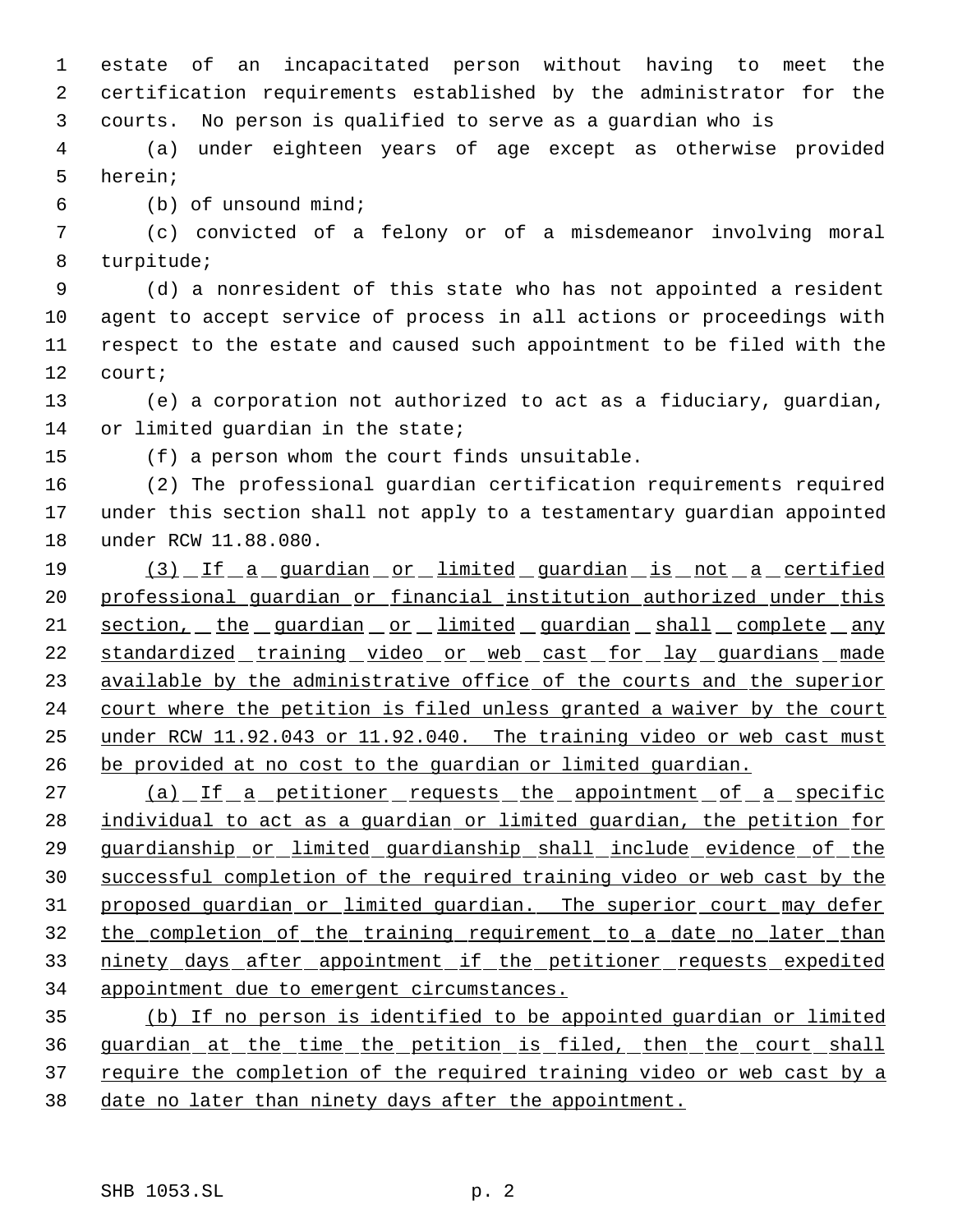**Sec. 2.** RCW 11.88.030 and 2009 c 521 s 36 are each amended to read as follows:

 (1) Any person or entity may petition for the appointment of a 4 qualified person,  $((\text{trust}-\text{common})-\text{natural}-\text{bank}, -\text{or}-\text{nonprofit}})$  corporation)) certified professional guardian, or financial institution authorized in RCW 11.88.020 as the guardian or limited guardian of an incapacitated person. No liability for filing a petition for guardianship or limited guardianship shall attach to a petitioner acting in good faith and upon reasonable basis. A petition for guardianship or limited guardianship shall state:

 (a) The name, age, residence, and post office address of the alleged incapacitated person;

 (b) The nature of the alleged incapacity in accordance with RCW 11.88.010;

 (c) The approximate value and description of property, including any compensation, pension, insurance, or allowance, to which the 17 alleged incapacitated person may be entitled;

 (d) Whether there is, in any state, a guardian or limited guardian, or pending guardianship action for the person or estate of the alleged incapacitated person;

 (e) The residence and post office address of the person whom petitioner asks to be appointed guardian or limited guardian;

 (f) The names and addresses, and nature of the relationship, so far as known or can be reasonably ascertained, of the persons most closely related by blood, marriage, or state registered domestic partnership to 26 the alleged incapacitated person;

 (g) The name and address of the person or facility having the care and custody of the alleged incapacitated person;

 (h) The reason why the appointment of a guardian or limited guardian is sought and the interest of the petitioner in the appointment, and whether the appointment is sought as guardian or limited guardian of the person, the estate, or both;

 (i) A description of any alternate arrangements previously made by the alleged incapacitated person, such as trusts or powers of attorney, including identifying any guardianship nominations contained in a power of attorney, and why a guardianship is nevertheless necessary;

(j) The nature and degree of the alleged incapacity and the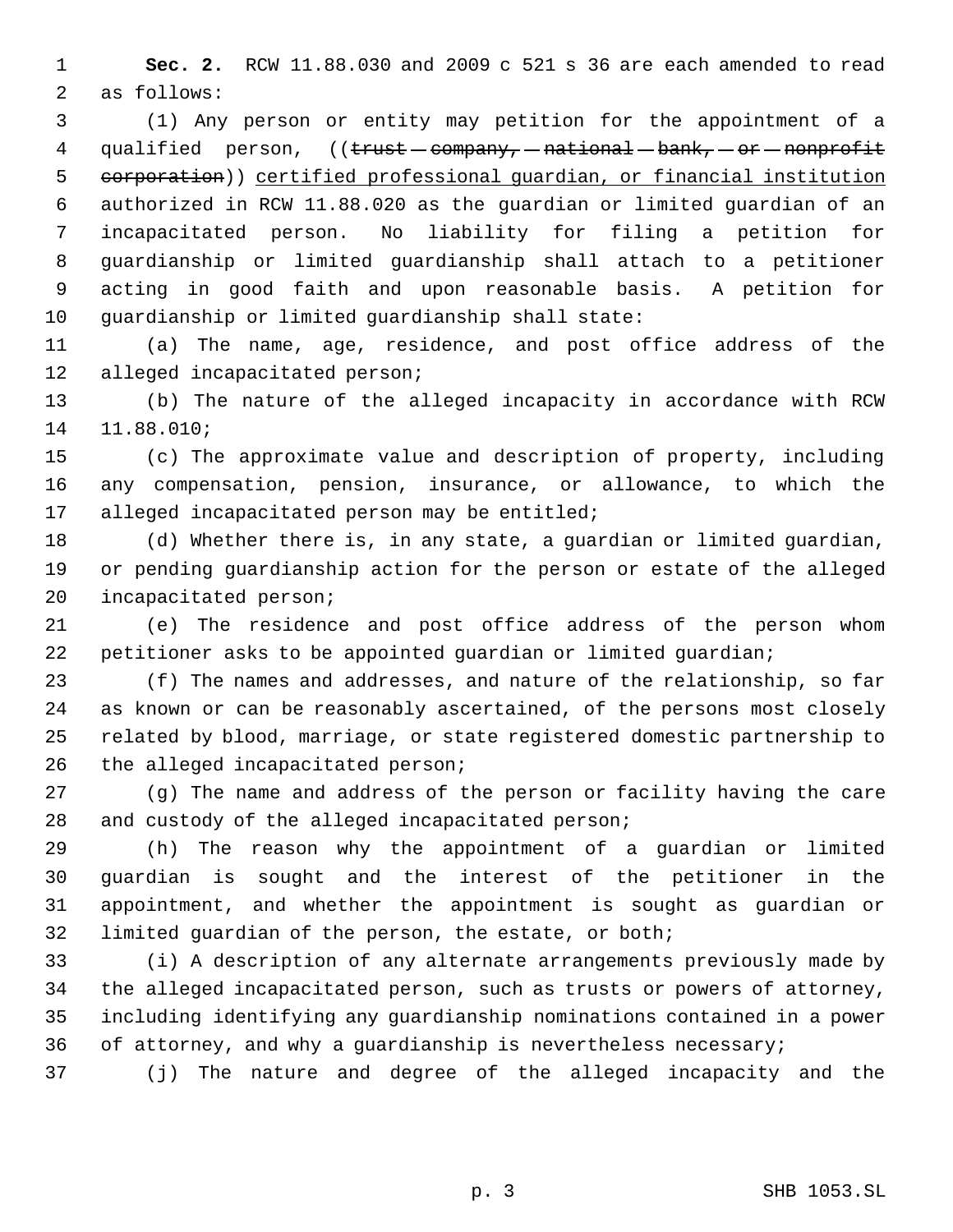specific areas of protection and assistance requested and the limitation of rights requested to be included in the court's order of appointment;

 (k) The requested term of the limited guardianship to be included 5 in the court's order of appointment; and

 (l) Whether the petitioner is proposing a specific individual to act as guardian ad litem and, if so, the individual's knowledge of or relationship to any of the parties, and why the individual is proposed.

 (2) The petition shall include evidence of successful completion of any training required under RCW 11.88.020 by the proposed guardian or 11 limited guardian unless the petitioner requests expedited appointment 12 due to emergent circumstances.

 $((+2))$   $(3)(a)$  The attorney general may petition for the appointment of a guardian or limited guardian in any case in which there is cause to believe that a guardianship is necessary and no private party is able and willing to petition.

 (b) Prepayment of a filing fee shall not be required in any guardianship or limited guardianship brought by the attorney general. Payment of the filing fee shall be ordered from the estate of the incapacitated person at the hearing on the merits of the petition, unless in the judgment of the court, such payment would impose a hardship upon the incapacitated person, in which case the filing shall be waived.

24 ( $(\frac{43}{})$ ) (4) No filing fee shall be charged by the court for filing either a petition for guardianship or a petition for limited guardianship if the petition alleges that the alleged incapacitated person has total assets of a value of less than three thousand dollars.

 $((+4))$   $(5)(a)$  Notice that a guardianship proceeding has been commenced shall be personally served upon the alleged incapacitated person and the guardian ad litem along with a copy of the petition for appointment of a guardian. Such notice shall be served not more than five court days after the petition has been filed.

 (b) Notice under this subsection shall include a clear and easily readable statement of the legal rights of the alleged incapacitated person that could be restricted or transferred to a guardian by a guardianship order as well as the right to counsel of choice and to a jury trial on the issue of incapacity. Such notice shall be in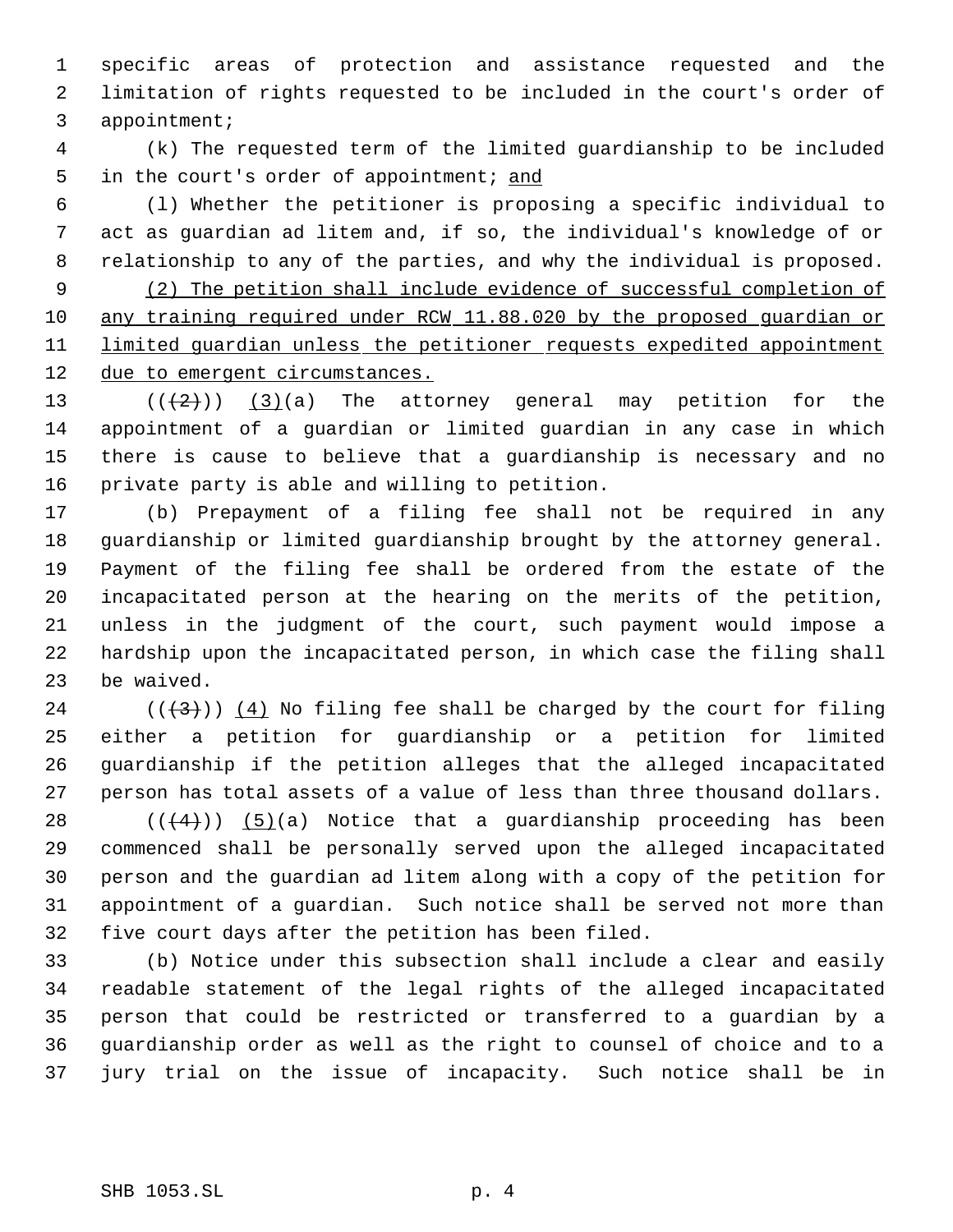| 1<br>2                     | substantially the following form and shall be in capital letters,<br>double-spaced, and in a type size not smaller than ten-point type:                                                                                                                                                                                            |
|----------------------------|------------------------------------------------------------------------------------------------------------------------------------------------------------------------------------------------------------------------------------------------------------------------------------------------------------------------------------|
| 3                          | IMPORTANT NOTICE PLEASE READ CAREFULLY                                                                                                                                                                                                                                                                                             |
| 4<br>5                     | A PETITION TO HAVE A GUARDIAN APPOINTED FOR YOU HAS BEEN FILED IN THE<br>. COUNTY SUPERIOR COURT BY<br>IF A GUARDIAN<br>IS                                                                                                                                                                                                         |
| 6<br>7                     | APPOINTED, YOU COULD LOSE ONE OR MORE OF THE FOLLOWING RIGHTS:<br>TO MARRY, DIVORCE, OR ENTER INTO OR END A STATE REGISTERED                                                                                                                                                                                                       |
| 8                          | (1)<br>DOMESTIC PARTNERSHIP;                                                                                                                                                                                                                                                                                                       |
| 9                          | (2) TO VOTE OR HOLD AN ELECTED OFFICE;                                                                                                                                                                                                                                                                                             |
| 10                         | (3) TO ENTER INTO A CONTRACT OR MAKE OR REVOKE A WILL;                                                                                                                                                                                                                                                                             |
| 11                         | TO APPOINT SOMEONE TO ACT ON YOUR BEHALF;<br>(4)                                                                                                                                                                                                                                                                                   |
| 12                         | TO SUE AND BE SUED OTHER THAN THROUGH A GUARDIAN;<br>(5)                                                                                                                                                                                                                                                                           |
| 13                         | TO POSSESS A LICENSE TO DRIVE;<br>(6)                                                                                                                                                                                                                                                                                              |
| 14                         | TO BUY, SELL, OWN, MORTGAGE, OR LEASE PROPERTY;<br>(7)                                                                                                                                                                                                                                                                             |
| 15                         | TO CONSENT TO OR REFUSE MEDICAL TREATMENT;<br>(8)                                                                                                                                                                                                                                                                                  |
| 16                         | (9) TO DECIDE WHO SHALL PROVIDE CARE AND ASSISTANCE;                                                                                                                                                                                                                                                                               |
| 17                         | (10) TO MAKE DECISIONS REGARDING SOCIAL ASPECTS OF YOUR LIFE.                                                                                                                                                                                                                                                                      |
| 18                         | UNDER THE LAW, YOU HAVE CERTAIN RIGHTS.                                                                                                                                                                                                                                                                                            |
| 19<br>20<br>21             | YOU HAVE THE RIGHT TO BE REPRESENTED BY A LAWYER OF YOUR OWN CHOOSING.<br>THE COURT WILL APPOINT A LAWYER TO REPRESENT YOU IF YOU ARE UNABLE TO<br>PAY OR PAYMENT WOULD RESULT IN A SUBSTANTIAL HARDSHIP TO YOU.                                                                                                                   |
| 22<br>23                   | YOU HAVE THE RIGHT TO ASK FOR A JURY TO DECIDE WHETHER OR NOT YOU NEED<br>A GUARDIAN TO HELP YOU.                                                                                                                                                                                                                                  |
| 24<br>25<br>26<br>27       | YOU HAVE THE RIGHT TO BE PRESENT IN COURT AND TESTIFY WHEN THE HEARING<br>IS HELD TO DECIDE WHETHER OR NOT YOU NEED A GUARDIAN. IF A GUARDIAN AD<br>LITEM IS APPOINTED, YOU HAVE THE RIGHT TO REQUEST THE COURT TO REPLACE<br>THAT PERSON.                                                                                         |
| 28<br>29<br>30<br>31<br>32 | $((+5))$ (6) All petitions filed under the provisions of this<br>section shall be heard within sixty days unless an extension of time is<br>requested by a party or the quardian ad litem within such sixty day<br>period and granted for good cause shown. If an extension is granted,<br>the court shall set a new hearing date. |
| 33<br>34                   | Sec. 3. RCW 11.92.043 and 1991 c 289 s 11 are each amended to read<br>as follows:                                                                                                                                                                                                                                                  |

p. 5 SHB 1053.SL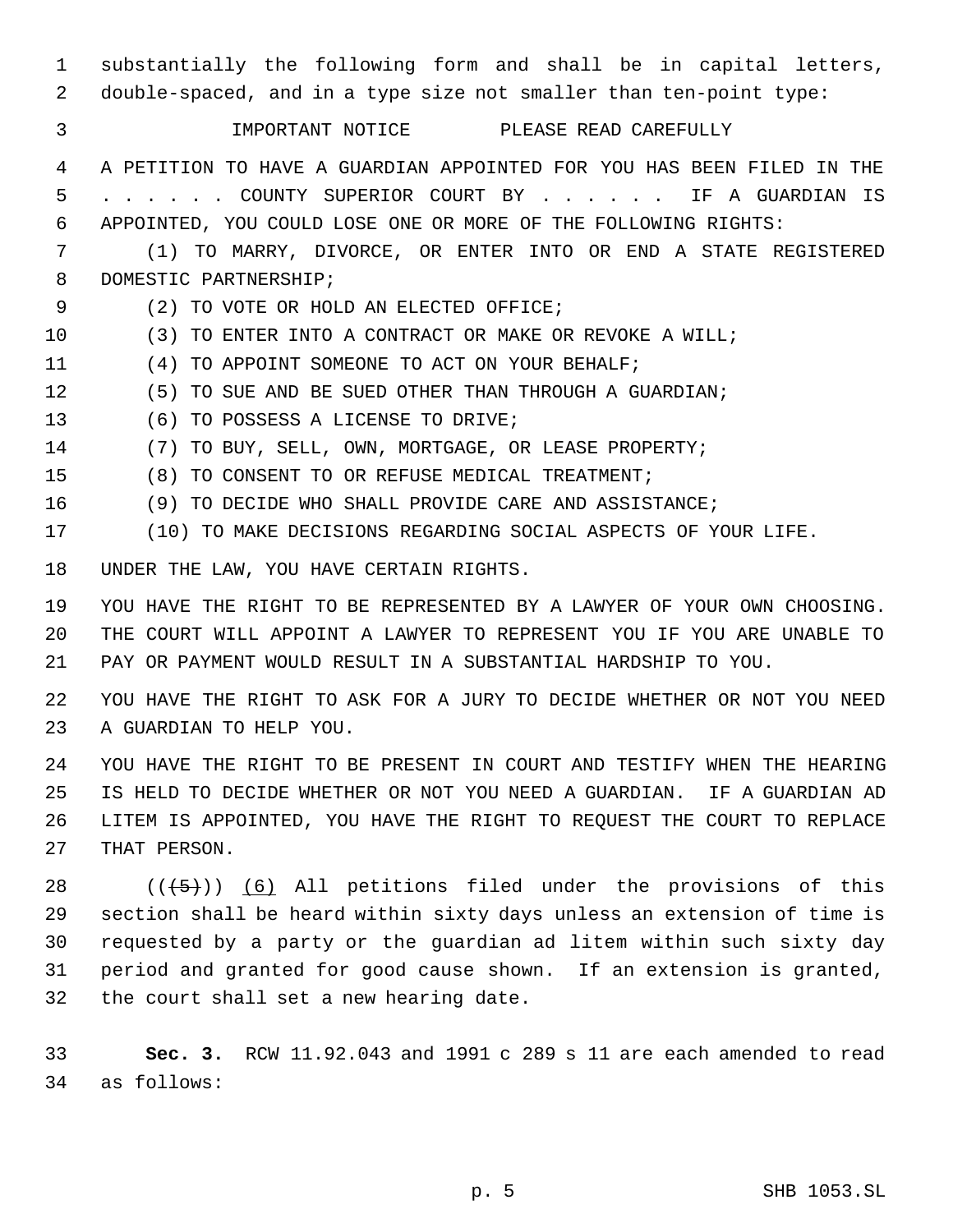It shall be the duty of the guardian or limited guardian of the person:

 (1) To file within three months after appointment a personal care plan for the incapacitated person which shall include (a) an assessment of the incapacitated person's physical, mental, and emotional needs and of such person's ability to perform or assist in activities of daily living, and (b) the guardian's specific plan for meeting the identified and emerging personal care needs of the incapacitated person.

 (2) To file annually or, where a guardian of the estate has been appointed, at the time an account is required to be filed under RCW 11.92.040, a report on the status of the incapacitated person, which shall include:

 (a) The address and name of the incapacitated person and all residential changes during the period;

 (b) The services or programs which the incapacitated person receives;

(c) The medical status of the incapacitated person;

(d) The mental status of the incapacitated person;

 (e) Changes in the functional abilities of the incapacitated person;

(f) Activities of the guardian for the period;

 (g) Any recommended changes in the scope of the authority of the guardian;

 (h) The identity of any professionals who have assisted the incapacitated person during the period;

26 (i)(i) Evidence of the guardian or limited guardian's successful completion of any standardized training video or web cast for guardians 28 or limited guardians made available by the administrative office of the courts and the superior court when the guardian or limited guardian: (A) Was appointed prior to the effective date of this section; (B) is 31 not a certified professional guardian or financial institution authorized under RCW 11.88.020; and (C) has not previously completed the requirements of RCW 11.88.020(3). The training video or web cast must be provided at no cost to the guardian or limited guardian.

 (ii) The superior court may, upon (A) petition by the guardian or limited guardian; or (B) any other method as provided by local court 37 rule: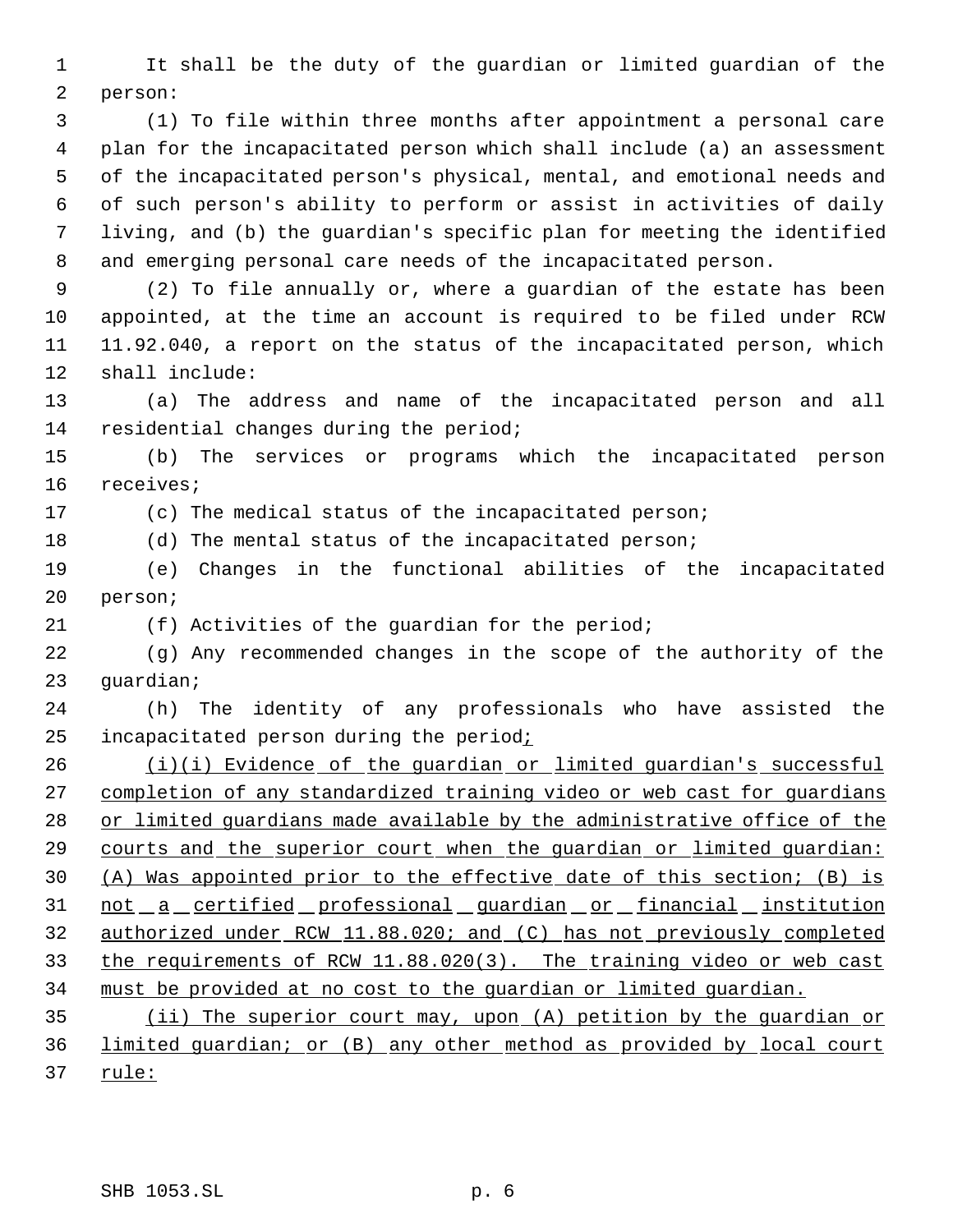(I) For good cause, waive this requirement for guardians appointed 2 prior to the effective date of this section. Good cause shall require evidence that the guardian already possesses the requisite knowledge to serve as a guardian without completing the training. When determining 5 whether there is good cause to waive the training requirement, the 6 court shall consider, among other facts, the length of time the guardian has been serving the incapacitated person; whether the 8 guardian has timely filed all required reports with the court; whether 9 the guardian is monitored by other state or local agencies; and whether 10 there have been any allegations of abuse, neglect, or a breach of fiduciary duty against the guardian; or

12 (II) Extend the time period for completion of the training 13 requirement for ninety days; and

 (j) Evidence of the guardian or limited guardian's successful 15 completion of any additional or updated training video or web cast 16 offered by the administrative office of the courts and the superior 17 court as is required at the discretion of the superior court unless the guardian or limited guardian is a certified professional guardian or financial institution authorized under RCW 11.88.020. The training 20 video or web cast must be provided at no cost to the guardian or limited guardian.

 (3) To report to the court within thirty days any substantial change in the incapacitated person's condition, or any changes in residence of the incapacitated person.

 (4) Consistent with the powers granted by the court, to care for and maintain the incapacitated person in the setting least restrictive to the incapacitated person's freedom and appropriate to the incapacitated person's personal care needs, assert the incapacitated person's rights and best interests, and if the incapacitated person is a minor or where otherwise appropriate, to see that the incapacitated person receives appropriate training and education and that the incapacitated person has the opportunity to learn a trade, occupation, or profession.

 (5) Consistent with RCW 7.70.065, to provide timely, informed consent for health care of the incapacitated person, except in the case of a limited guardian where such power is not expressly provided for in the order of appointment or subsequent modifying order as provided in RCW 11.88.125 as now or hereafter amended, the standby guardian or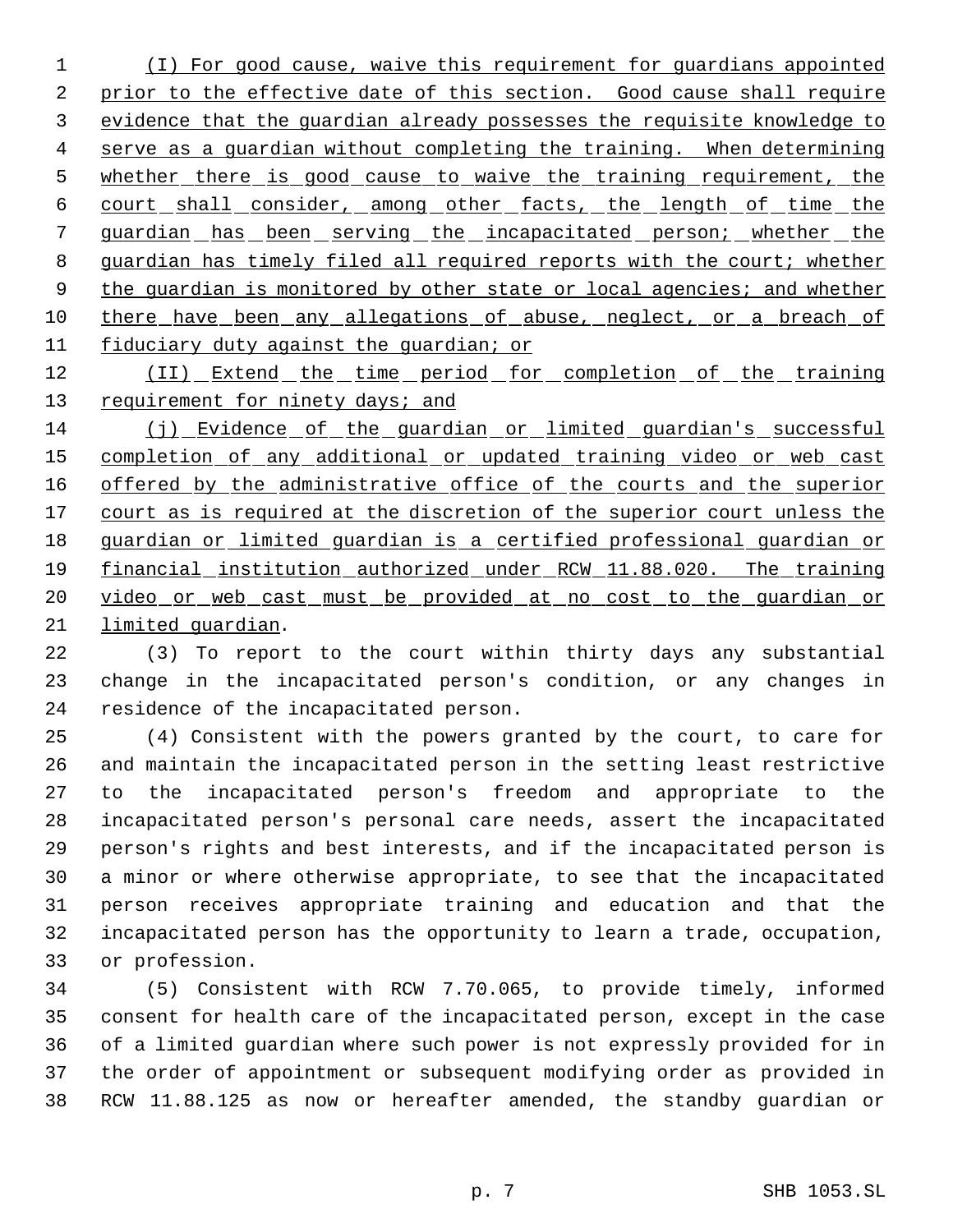standby limited guardian may provide timely, informed consent to necessary medical procedures if the guardian or limited guardian cannot be located within four hours after the need for such consent arises. No guardian, limited guardian, or standby guardian may involuntarily commit for mental health treatment, observation, or evaluation an alleged incapacitated person who is unable or unwilling to give informed consent to such commitment unless the procedures for involuntary commitment set forth in chapter 71.05 or 72.23 RCW are followed. Nothing in this section shall be construed to allow a guardian, limited guardian, or standby guardian to consent to:

(a) Therapy or other procedure which induces convulsion;

(b) Surgery solely for the purpose of psychosurgery;

 (c) Other psychiatric or mental health procedures that restrict physical freedom of movement, or the rights set forth in RCW 15 ((71.05.370)) 71.05.217.

 A guardian, limited guardian, or standby guardian who believes these procedures are necessary for the proper care and maintenance of the incapacitated person shall petition the court for an order unless the court has previously approved the procedure within the past thirty days. The court may order the procedure only after an attorney is appointed in accordance with RCW 11.88.045 if no attorney has previously appeared, notice is given, and a hearing is held in accordance with RCW 11.88.040.

 **Sec. 4.** RCW 11.88.095 and 1995 c 297 s 5 are each amended to read as follows:

 (1) In determining the disposition of a petition for guardianship, the court's order shall be based upon findings as to the capacities, condition, and needs of the alleged incapacitated person, and shall not be based solely upon agreements made by the parties.

 (2) Every order appointing a full or limited guardian of the person or estate shall include:

 (a) Findings as to the capacities, condition, and needs of the alleged incapacitated person;

- (b) The amount of the bond, if any, or a bond review period;
- (c) ((When the next report of the guardian is due;
- $(d+1)$ ) The date the account or report shall be filed. The date of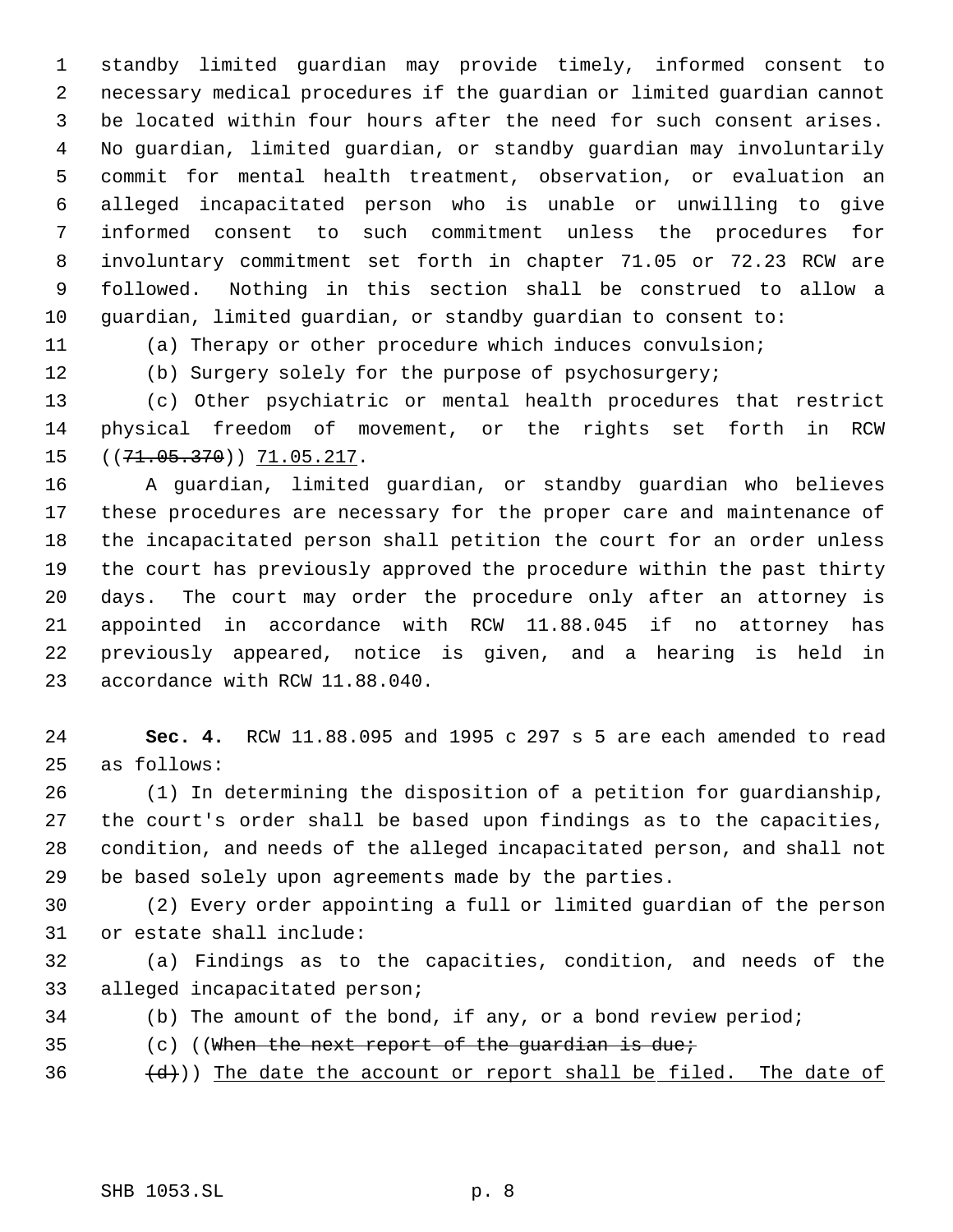1 filing an account or report shall be within ninety days after the 2 anniversary date of the appointment; (d) A date for the court to review the account or report and enter 4 its order. The court shall conduct the review within one hundred 5 twenty days after the anniversary date of the appointment and follow the provisions of RCW 11.92.050. The court may review and approve an account or report without conducting a hearing; (e) A directive to the clerk of court to issue letters of 9 guardianship as specified in section 6 of this act; (f) Whether the guardian ad litem shall continue acting as guardian ad litem; 12 ( $(\langle e \rangle)$ ) (g) Whether a review hearing shall be required upon the filing of the inventory; 14 ( $(\overline{f})$ ) (h) Whether a review hearing is required upon filing the initial personal care plan;  $(i)$  The authority of the guardian, if any, for investment and 17 expenditure of the ward's estate; ((and  $\left(\frac{1}{9}\right)$  (j) Names and addresses of those persons described in RCW 11.88.090(5)(d), if any, whom the court believes should receive copies of further pleadings filed by the guardian with respect to the guardianship. The guardian, within ninety days from the date of the appointment, shall, in writing, notify the persons identified by the 23 court of their right to request special notice of proceedings as described in RCW 11.92.150; and (k) A guardianship summary placed directly below the case caption 26 or on a separate cover page in the following form, or a substantially similar form, containing the following information: **GUARDIANSHIP SUMMARY** Date Guardian Appointed: . . . . . . . . . . . . . . . . . . . . . Due Date for Report and Accounting: . . . . . . . . . . . . . . . . . . . . . Date of Next Review: . . . . . . . . . . . . . . . . . . . . . Letters Expire On: . . . . . . . . . . . . . . . . . . . . . Bond Amount: \$ . . . . . . . . . . . . . . . . . . . . Restricted Account Agreements Required: . . . . . . . . . . . . . . . . . . . . .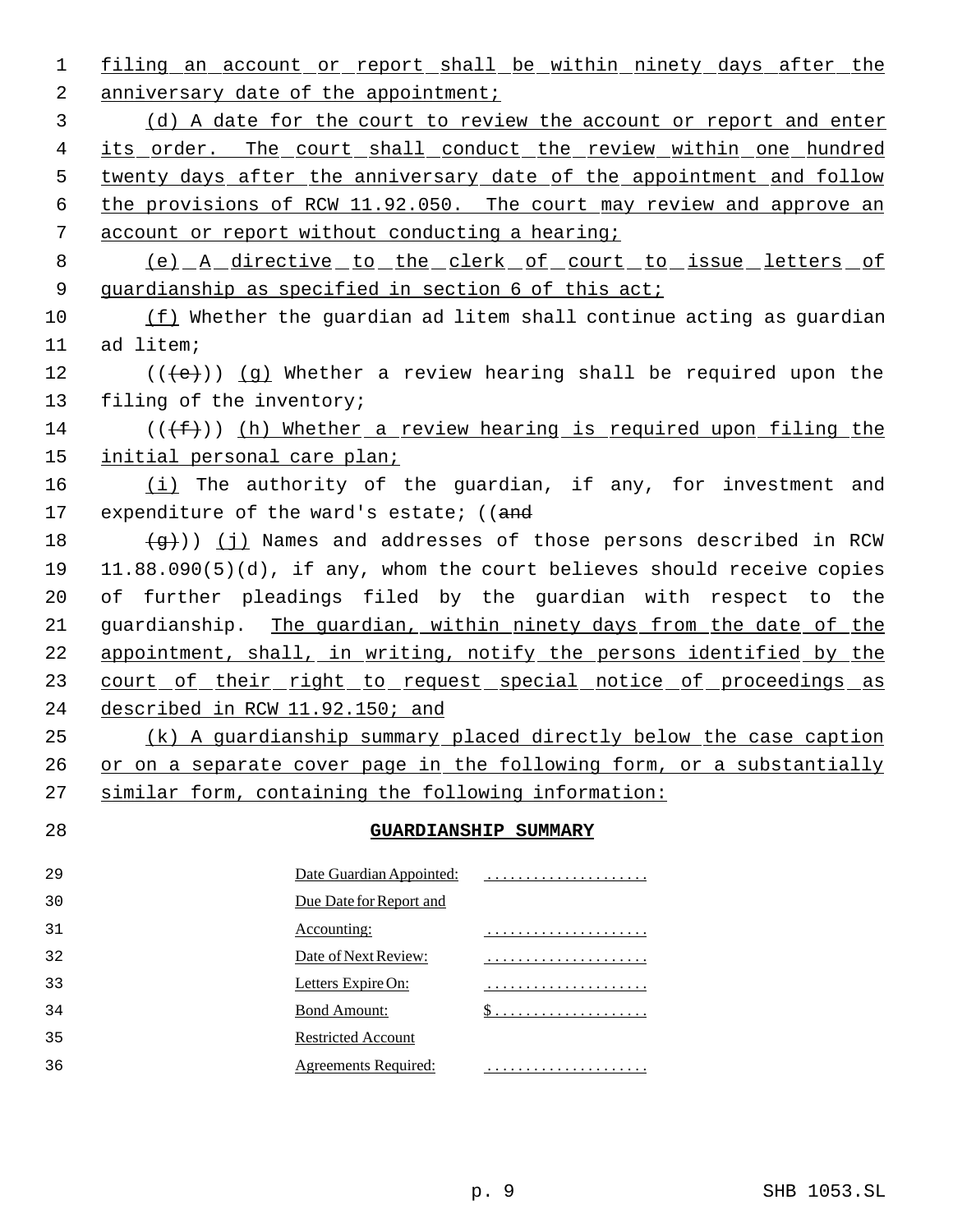| Due Date for Inventory: |  |
|-------------------------|--|
| Due Date for Care Plan: |  |

| 3              | <b>Incapacitated Person</b> |            | Guardian of: [] Estate [] |
|----------------|-----------------------------|------------|---------------------------|
| $\overline{4}$ | (IP)                        |            | Person                    |
| 5              | Name:                       | Name:      |                           |
| 6              | Address:                    | Address:   |                           |
| 7              | Phone:                      | Phone:     |                           |
| 8              | Facsimile:                  | Facsimile: |                           |
| 9              | <b>Interested Parties</b>   | Address    | Relation to IP            |
| 10             |                             |            |                           |
| 11             |                             |            |                           |
| 12             |                             |            |                           |
| 13             |                             |            |                           |
| 14             |                             |            |                           |

 (3) If the court determines that a limited guardian should be appointed, the order shall specifically set forth the limits by either stating exceptions to the otherwise full authority of the guardian or by stating the specific authority of the guardian.

 (4) In determining the disposition of a petition for appointment of a guardian or limited guardian of the estate only, the court shall consider whether the alleged incapacitated person is capable of giving informed medical consent or of making other personal decisions and, if not, whether a guardian or limited guardian of the person of the alleged incapacitated person should be appointed for that purpose.

 (5) Unless otherwise ordered, any powers of attorney or durable powers of attorney shall be revoked upon appointment of a guardian or limited guardian of the estate.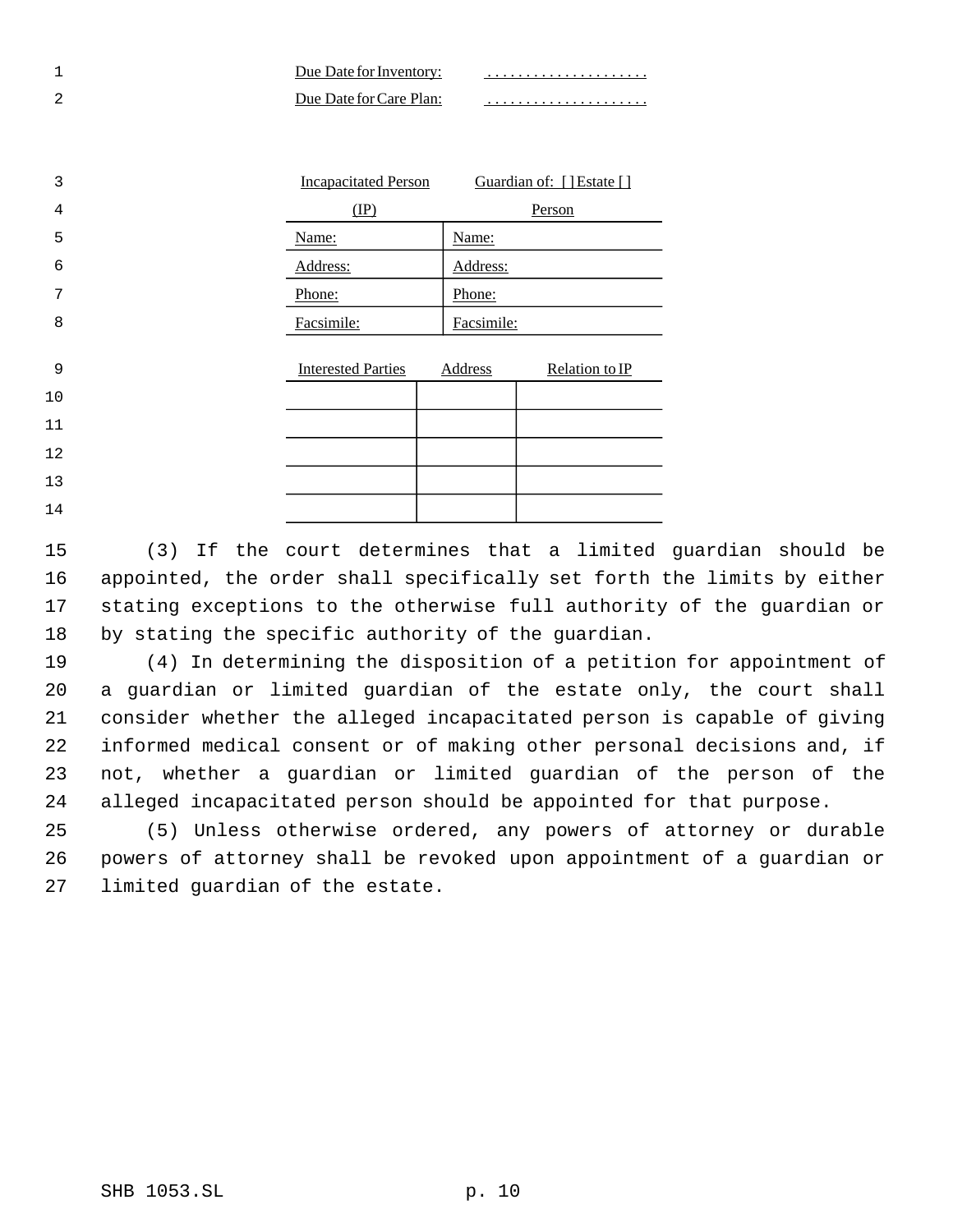If there is an existing medical power of attorney, the court must make a specific finding of fact regarding the continued validity of that medical power of attorney before appointing a guardian or limited guardian for the person.

 **Sec. 5.** RCW 11.88.125 and 2008 c 6 s 805 are each amended to read as follows:

 (1) The person appointed by the court as either guardian or limited 8 guardian of the person and/or estate of an incapacitated person( $(\tau)$ ) 9 shall file in writing with the court, within ninety days from the date 10 of appointment, a notice designating a standby limited guardian or guardian to serve as limited guardian or guardian at the death or legal incapacity of the court-appointed guardian or limited guardian. The notice shall state the name, address, zip code, and telephone number of the designated standby or limited guardian. Notice of the guardian's designation of the standby guardian shall be given to the standby guardian, the incapacitated person and his or her spouse or domestic partner and adult children, any facility in which the incapacitated person resides, and any person entitled to special notice under RCW 11.92.150 or any person entitled to receive pleadings pursuant to RCW 20 11.88.095(2)( $(\frac{49}{})$ ) (j). Such standby guardian or limited guardian shall have all the powers, duties, and obligations of the regularly appointed guardian or limited guardian and in addition shall, within a period of thirty days from the death or adjudication of incapacity of the regularly appointed guardian or limited guardian, file with the superior court in the county in which the guardianship or limited guardianship is then being administered, a petition for appointment of a substitute guardian or limited guardian. Upon the court's appointment of a new, substitute guardian or limited guardian, the standby guardian or limited guardian shall make an accounting and report to be approved by the court, and upon approval of the court, the standby guardian or limited guardian shall be released from all duties and obligations arising from or out of the guardianship or limited guardianship.

 (2) Letters of guardianship shall be issued to the standby guardian or limited guardian upon filing an oath and posting a bond as required by RCW 11.88.100 as now or hereafter amended. The oath may be filed prior to the appointed guardian or limited guardian's death. Notice of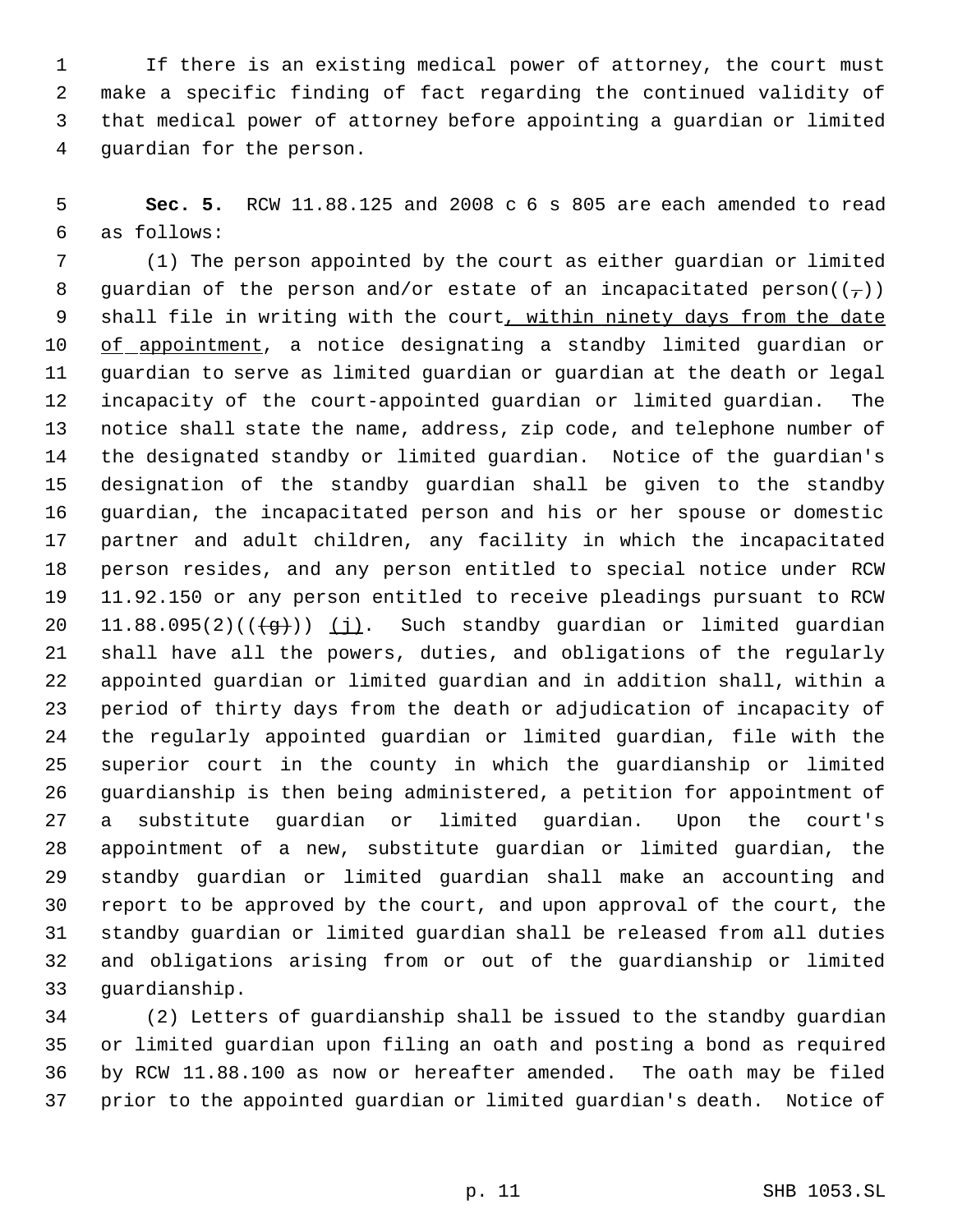such appointment shall be provided to the standby guardian, the incapacitated person, and any facility in which the incapacitated person resides. The provisions of RCW 11.88.100 through 11.88.110 as now or hereafter amended shall apply to standby guardians and limited guardians.

 (3) In addition to the powers of a standby limited guardian or guardian as noted in subsection (1) of this section, the standby limited guardian or guardian shall have the authority to provide timely, informed consent to necessary medical procedures, as authorized in RCW 11.92.040 as now or hereafter amended, if the guardian or limited guardian cannot be located within four hours after the need for such consent arises.

 NEW SECTION. **Sec. 6.** A new section is added to chapter 11.88 RCW to read as follows:

 (1) A guardian or limited guardian may not act on behalf of the incapacitated person without valid letters of guardianship. Upon appointment and fulfilling all legal requirements to serve, as set forth in the court's order, the clerk shall issue letters of guardianship to a guardian or limited guardian appointed by the court. All letters of guardianship must be in the following form, or a substantially similar form:

| 22 | IN THE SUPERIOR COURT OF THE       |                              |  |
|----|------------------------------------|------------------------------|--|
| 23 | STATE OF WASHINGTON IN AND FOR THE |                              |  |
| 24 | COUNTY OF $\dots \dots$            |                              |  |
| 25 | IN THE MATTER OF                   | Guardianship Cause No.       |  |
| 26 | <b>THE</b>                         | .                            |  |
| 27 | <b>GUARDIANSHIP OF</b>             |                              |  |
| 28 | .                                  |                              |  |
| 29 | <b>Incapacitated Person</b>        | <b>LETTERS OF</b>            |  |
| 30 |                                    | <b>GUARDIANSHIPORLIMITED</b> |  |
| 31 |                                    | <b>GUARDIANSHIP</b>          |  |
| 32 |                                    |                              |  |
| 33 | Date letters expire                |                              |  |
|    |                                    |                              |  |

THESE LETTERS OF GUARDIANSHIP PROVIDE OFFICIAL VERIFICATION OF THE FOLLOWING: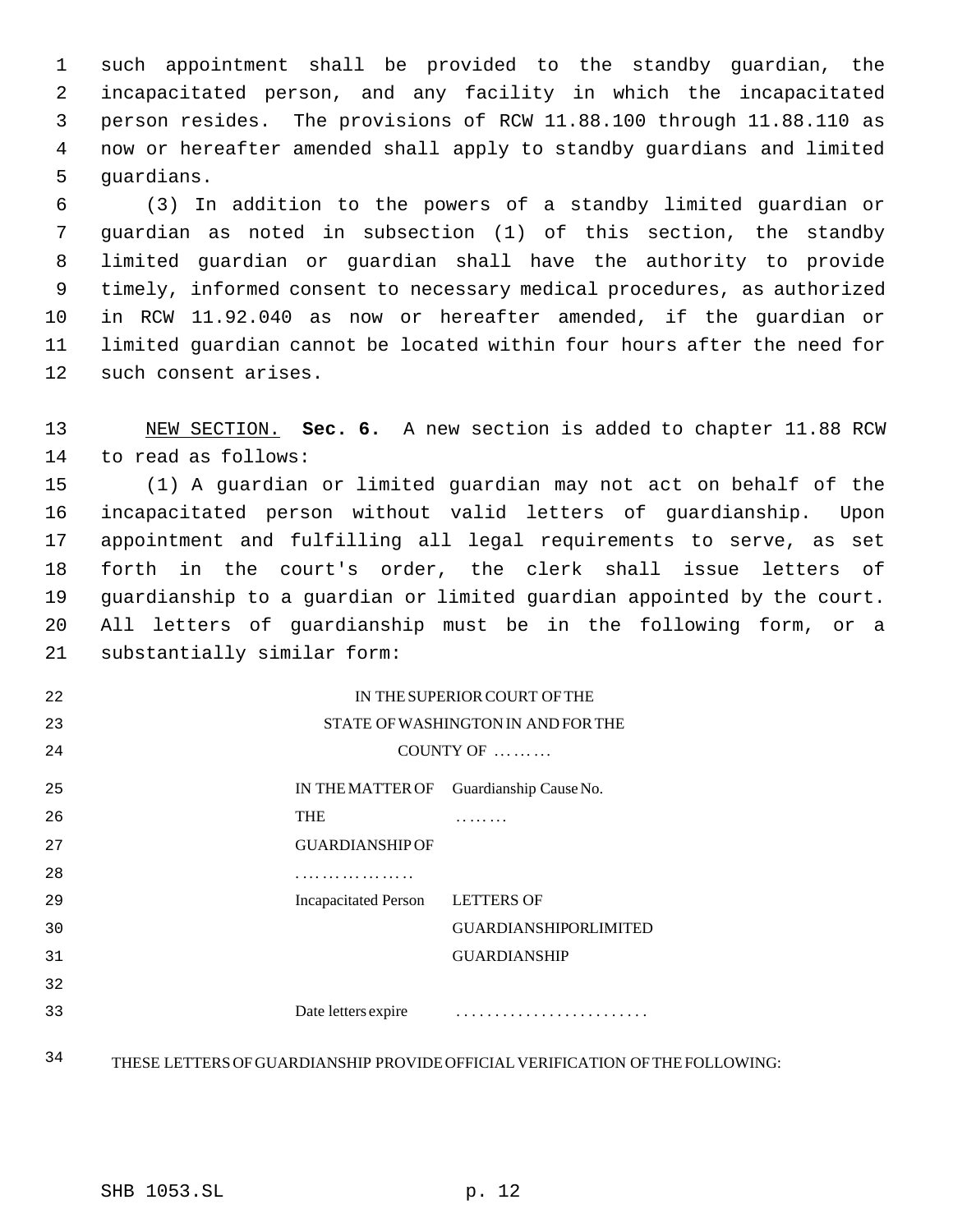| 1  |                                                                                                                            |
|----|----------------------------------------------------------------------------------------------------------------------------|
| 2  | On the  day of , 20  . the Court appointed  to serve as:                                                                   |
| 3  |                                                                                                                            |
| 4  | $\Box$ Guardian of the Person<br>□ Limited<br>$\Box$ Full                                                                  |
| 5  | $\Box$ Guardian of the Estate<br>□ Limited<br>$\Box$ Full                                                                  |
| 6  |                                                                                                                            |
| 7  | for , the incapacitated person, in the above referenced matter.                                                            |
| 8  |                                                                                                                            |
| 9  | The Guardian has fulfilled all legal requirements to serve, including, but not limited to: Taking and filing the oath;     |
| 10 | filing any bond consistent with the court's order; filing any blocked account agreement consistent with the court's order; |
| 11 | and appointing a resident agent for a nonresident guardian.                                                                |
| 12 |                                                                                                                            |
| 13 | The Court, having found the Guardian duly qualified, now makes it known is authorized as the Guardian                      |
| 14 | for designated in the Court's order as referenced above.                                                                   |
| 15 |                                                                                                                            |
| 16 |                                                                                                                            |
| 17 | THESE LETTERS ARE NO LONGER VALIDON                                                                                        |
| 18 | These letters can only be renewed by a new court order. If the court grants an extension, new letters will be issued.      |
| 19 | This matter is before the Honorable of Superior Court, the seal of the Court being affixed                                 |
| 20 | this $\dots$ of $\dots$                                                                                                    |
| 21 |                                                                                                                            |
| 22 | State of Washington)                                                                                                       |
| 23 | $)$ ss.                                                                                                                    |
| 24 | County of $\dots\dots\dots$                                                                                                |
| 25 |                                                                                                                            |
| 26 | I, , Clerk of the Superior Court of said County and State, certify that this document represents true and                  |
| 27 | correct Letters of Guardianship in the above entitled case, entered upon the record on this  day of                        |
| 28 |                                                                                                                            |
| 29 | These Letters remain in full force and effect until the date of expiration set forth above.                                |
| 30 | The seal of Superior Court has been affixed and witnessed by my hand this  day of                                          |
| 31 |                                                                                                                            |
| 32 |                                                                                                                            |
| 33 | , Clerk of Superior Court                                                                                                  |
| 34 |                                                                                                                            |
| 35 | $By \ldots \ldots \ldots$ , Deputy                                                                                         |
| 36 |                                                                                                                            |
| 37 | .                                                                                                                          |
|    |                                                                                                                            |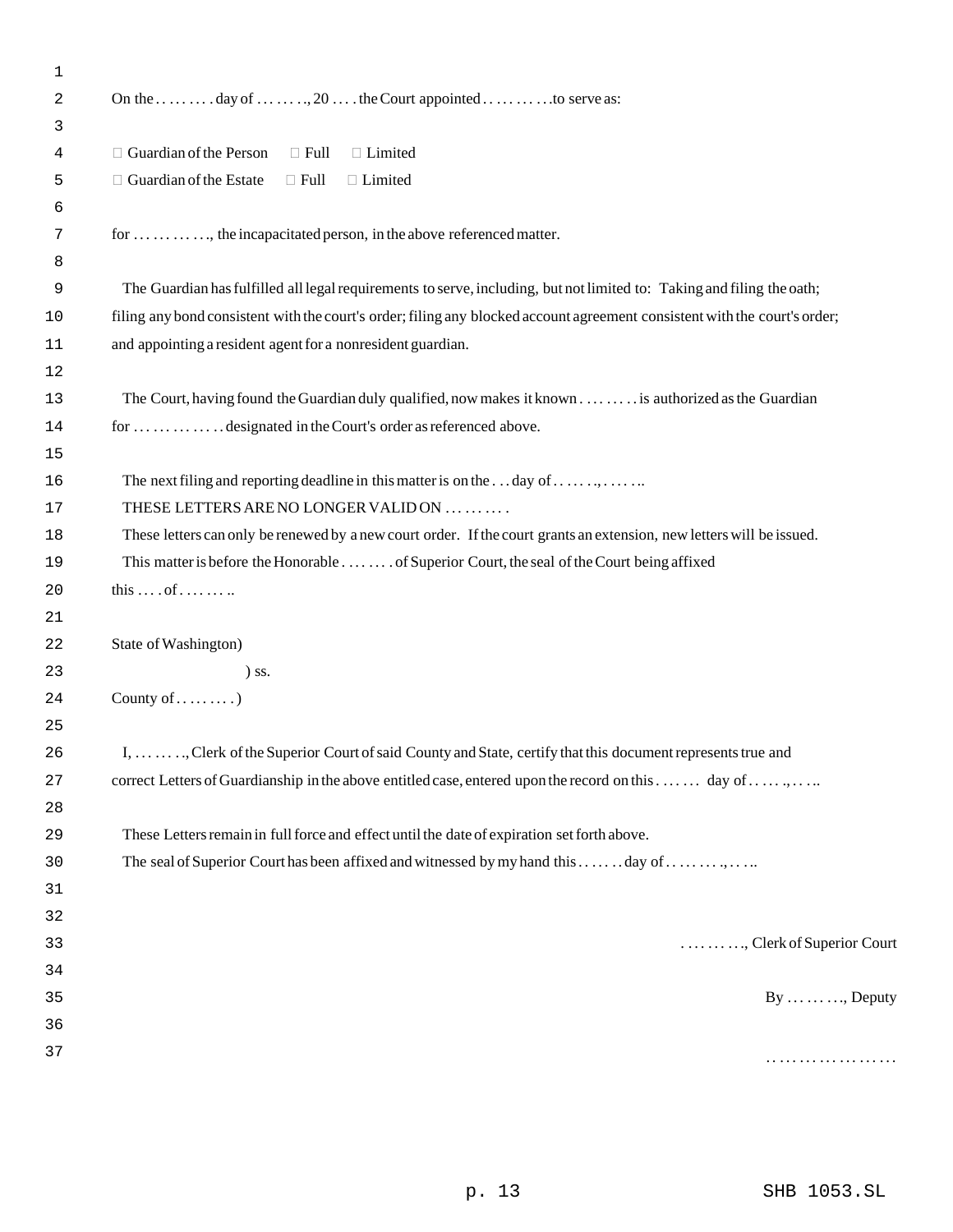1 (Signature of Deputy)

 (2) The court shall order the clerk to issue letters of guardianship that are valid for a period of up to five years from the anniversary date of the appointment. When determining the time period for which the letters will be valid, the court must consider: The length of time the guardian has been serving the incapacitated person; whether the guardian has timely filed all required reports with the court; whether the guardian is monitored by other state or local 9 agencies; and whether there have been any allegations of abuse, neglect, or a breach of fiduciary duty against the guardian.

 **Sec. 7.** RCW 11.88.140 and 1991 c 289 s 9 are each amended to read as follows:

 (1) TERMINATION WITHOUT COURT ORDER. A guardianship or limited guardianship is terminated:

 (a) Upon the attainment of full and legal age, as defined in RCW 26.28.010 as now or hereafter amended, of any person defined as an incapacitated person pursuant to RCW 11.88.010 as now or hereafter amended solely by reason of youth, RCW 26.28.020 to the contrary notwithstanding, subject to subsection (2) of this section;

 (b) By an adjudication of capacity or an adjudication of 21 termination of incapacity;

(c) By the death of the incapacitated person;

 (d) By expiration of the term of limited guardianship specified in the order appointing the limited guardian, unless prior to such expiration a petition has been filed and served, as provided in RCW 11.88.040 as now or hereafter amended, seeking an extension of such term.

 (2) TERMINATION OF GUARDIANSHIP FOR A MINOR BY DECLARATION OF COMPLETION. A guardianship for the benefit of a minor may be terminated upon the minor's attainment of legal age, as defined in RCW 26.28.010 as now or hereafter amended, by the guardian filing a declaration that states:

(a) The date the minor attained legal age;

 (b) That the guardian has paid all of the minor's funds in the guardian's possession to the minor, who has signed a receipt for the funds, and that the receipt has been filed with the court;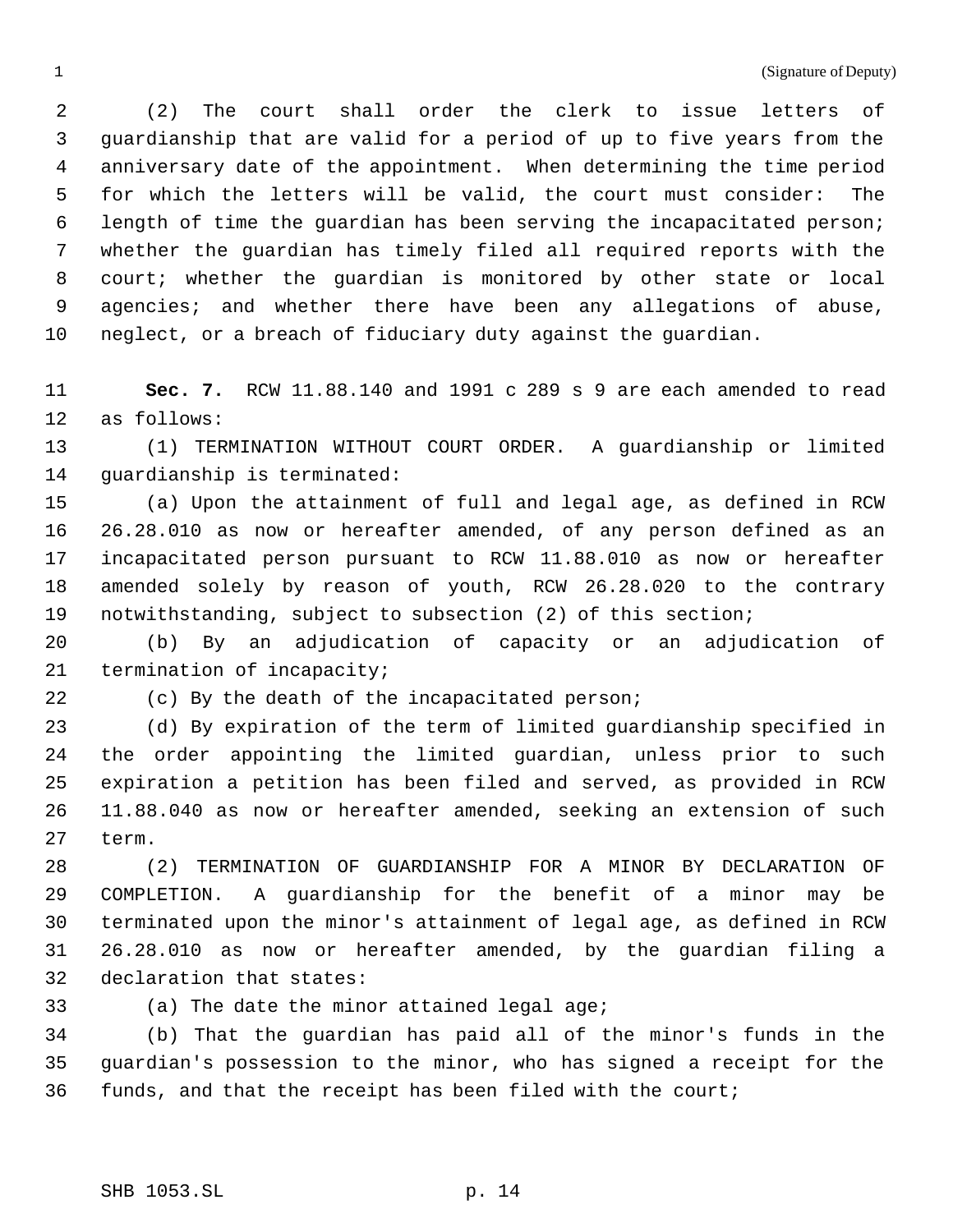(c) That the guardian has completed the administration of the 2 minor's estate and the guardianship is ready to be closed; and

 (d) The amount of fees paid or to be paid to each of the following: (i) The guardian, (ii) lawyer or lawyers, (iii) accountant or accountants; and that the guardian believes the fees are reasonable and does not intend to obtain court approval of the amount of the fees or to submit a guardianship accounting to the court for approval. Subject to the requirement of notice as provided in this section, unless the minor petitions the court either for an order requiring the guardian to obtain court approval of the amount of fees paid or to be paid to the guardian, lawyers, or accountants, or for an order requiring an accounting, or both, within thirty days from the filing of the declaration of completion of guardianship, the guardian shall be automatically discharged without further order of the court. The guardian's powers will cease thirty days after filing the declaration of completion of guardianship. The declaration of completion of guardianship shall, at the time, be the equivalent of an entry of a decree terminating the guardianship, distributing the assets, and discharging the guardian for all legal intents and purposes.

 Within five days of the date of filing the declaration of completion of guardianship, the guardian or the guardian's lawyer shall mail a copy of the declaration of completion to the minor together with a notice that shall be substantially as follows:

| 25 | <b>CAPTION OF CASE</b> | NOTICE OF FILING A   |
|----|------------------------|----------------------|
| 26 |                        | DECLARATION OF       |
| 27 |                        | <b>COMPLETION OF</b> |
| 28 |                        | <b>GUARDIANSHIP</b>  |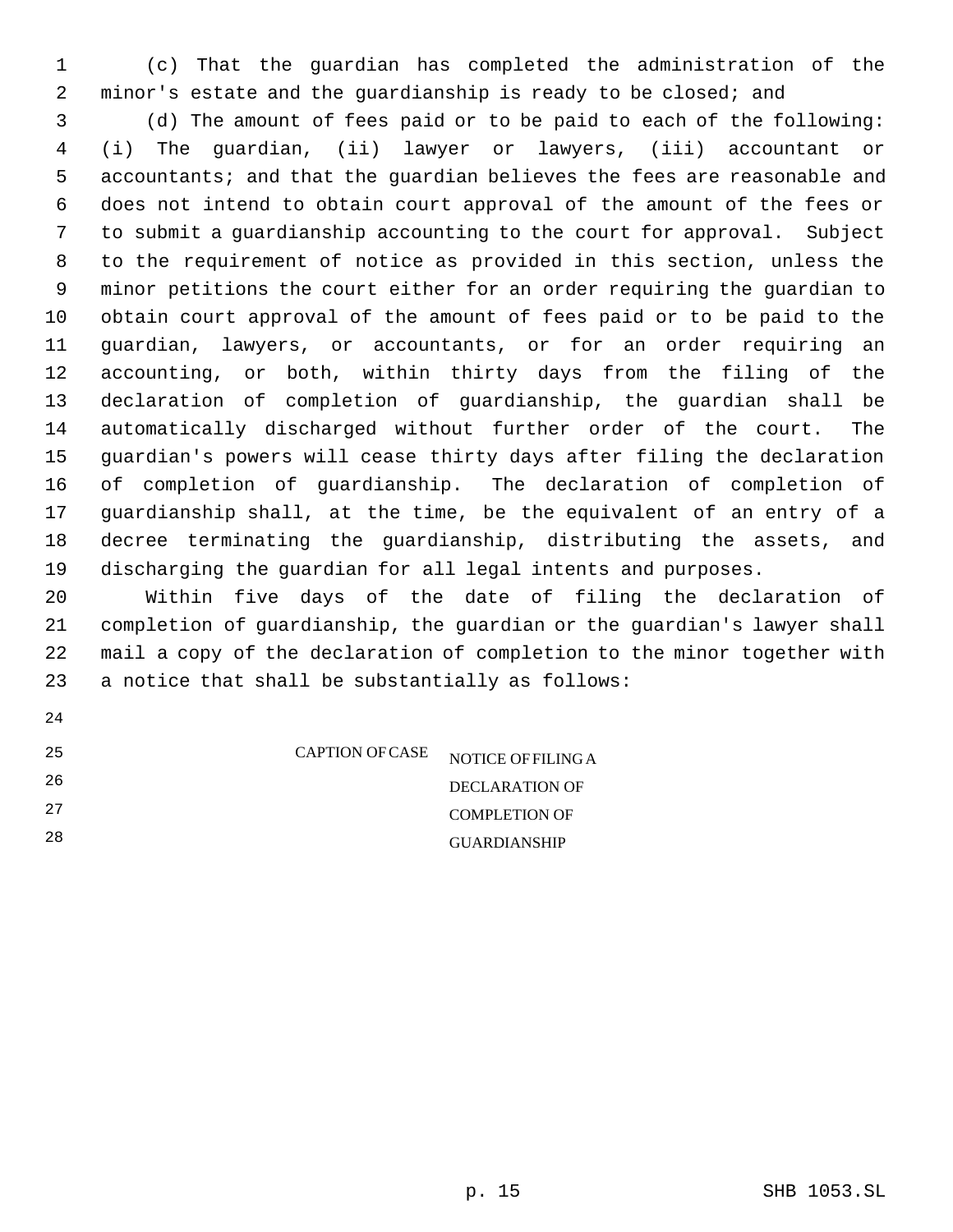| 1              | NOTICE IS GIVEN that the attached Declaration of                      |
|----------------|-----------------------------------------------------------------------|
| $\overline{2}$ | Completion of Guardianship was filed by the undersigned               |
| 3              | in the above-entitled court on the $\dots \dots$ day of $\dots \dots$ |
| 4              | 19 ; unless you file a petition in the above-entitled court           |
| 5              | requesting the court to review the reasonableness of the              |
| 6              | fees, or for an accounting, or both, and serve a copy of the          |
| 7              | petition on the guardian or the guardian's lawyer, within             |
| 8              | thirty days after the filing date, the amount of fees paid or         |
| 9              | to be paid will be deemed reasonable, the acts of the                 |
| 10             | guardian will be deemed approved, the guardian will be                |
| 11             | automatically discharged without further order of the court           |
| 12             | and the Declaration of Completion of Guardianship will be             |
| 13             | final and deemed the equivalent of an order terminating the           |
| 14             | guardianship, discharging the guardian and decreeing the              |
| 15             | distribution of the guardianship assets.                              |
| 16             | If you file and serve a petition within the period                    |
| 17             | specified, the undersigned will request the court to fix a            |
| 18             | time and place for the hearing of your petition, and you will         |
| 19             | be notified of the time and place of the hearing, by mail, or         |
| 20             | by personal service, not less than ten days before the                |
| 21             | hearing on the petition.                                              |
| 22             | DATED this   day of   , 19                                            |
| 23             |                                                                       |
| 24             | Guardian                                                              |

 If the minor, after reaching legal age, waives in writing the notice required by this section, the guardian will be automatically discharged without further order of the court and the declaration of completion of guardianship will be effective as an order terminating the guardianship without an accounting upon filing the declaration. If the guardian has been required to furnish a bond, and a declaration of completion of guardianship is filed according to this section, any bond furnished by the guardian shall be automatically discharged upon the discharge of the guardian.

 (3) TERMINATION ON COURT ORDER. A guardianship or limited guardianship may be terminated by court order after such notice as the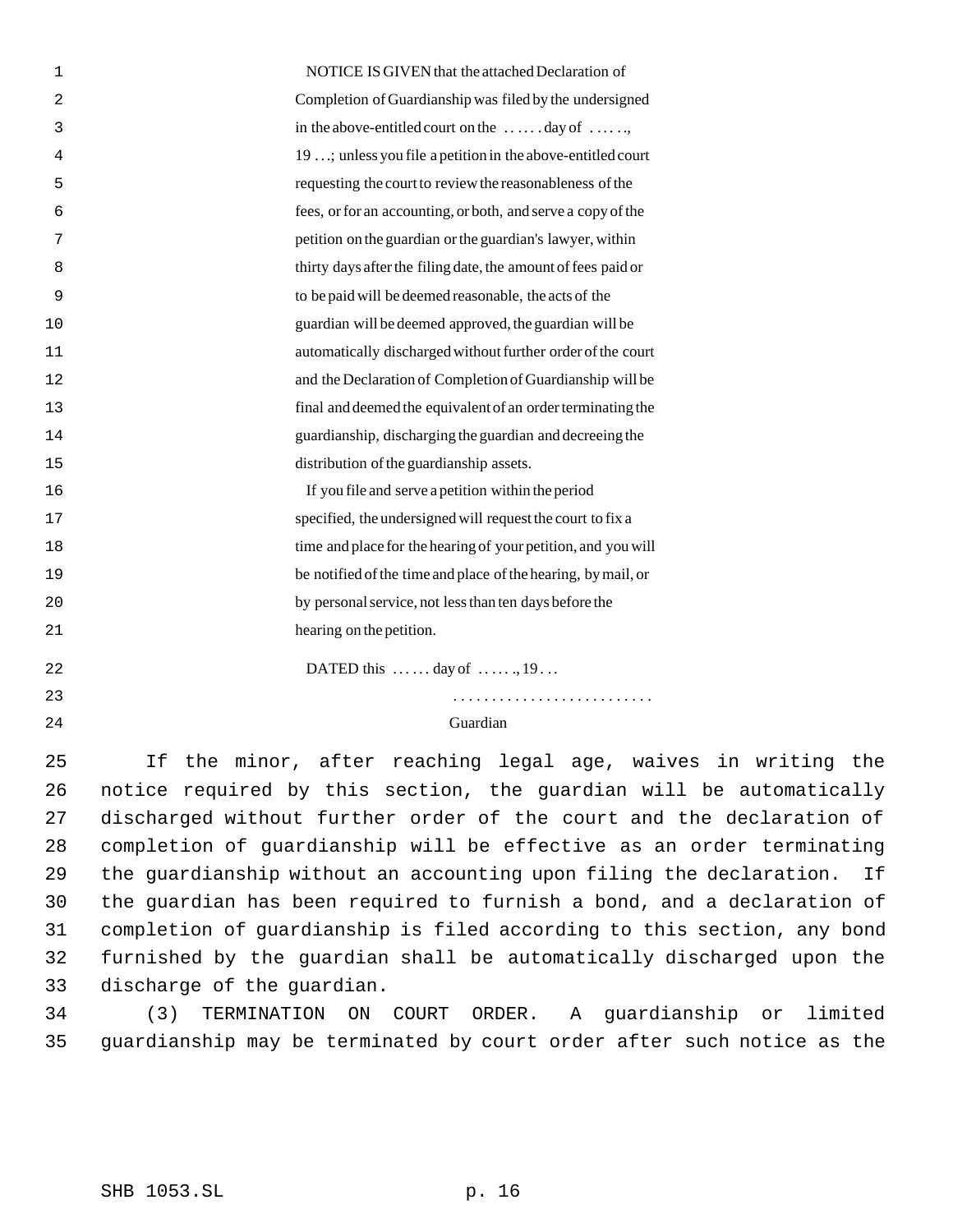court may require if the guardianship or limited guardianship is no longer necessary.

3 The quardian or limited quardian shall, within ((thirty)) ninety days of the date of termination of the guardianship, unless the court orders a different deadline for good cause, prepare and file with the court a final verified account of administration. The final verified account of administration shall contain the same information as required for (a) an intermediate verified account of administration of the estate under RCW 11.92.040(2) and (b) an intermediate personal care status report under RCW 11.92.043(2).

 (4) EFFECT OF TERMINATION. When a guardianship or limited guardianship terminates other than by the death of the incapacitated person, the powers of the guardian or limited guardian cease, except that a guardian or limited guardian of the estate may make disbursements for claims that are or may be allowed by the court, for liabilities already properly incurred for the estate or for the incapacitated person, and for expenses of administration. When a guardianship or limited guardianship terminates by death of the incapacitated person, the guardian or limited guardian of the estate may proceed under RCW 11.88.150 as now or hereafter amended, but the rights of all creditors against the incapacitated person's estate shall be determined by the law of decedents' estates.

 **Sec. 8.** RCW 11.92.053 and 1995 c 297 s 7 are each amended to read as follows:

25 Within ninety days, unless the court orders a different deadline 26 for good cause, after the termination of a guardianship for any reason, the guardian or limited guardian of the estate shall petition the court for an order settling his or her account as filed in accordance with RCW 11.92.040(2) with regard to any receipts, expenditures, and investments made and acts done by the guardian to the date of the termination. Upon the filing of the petition, the court shall set a date for the hearing of the petition after notice has been given in accordance with RCW 11.88.040. Any person interested may file objections to the petition or may appear at the time and place fixed for the hearing thereof and present his or her objections thereto. The court may take such testimony as it deems proper or necessary to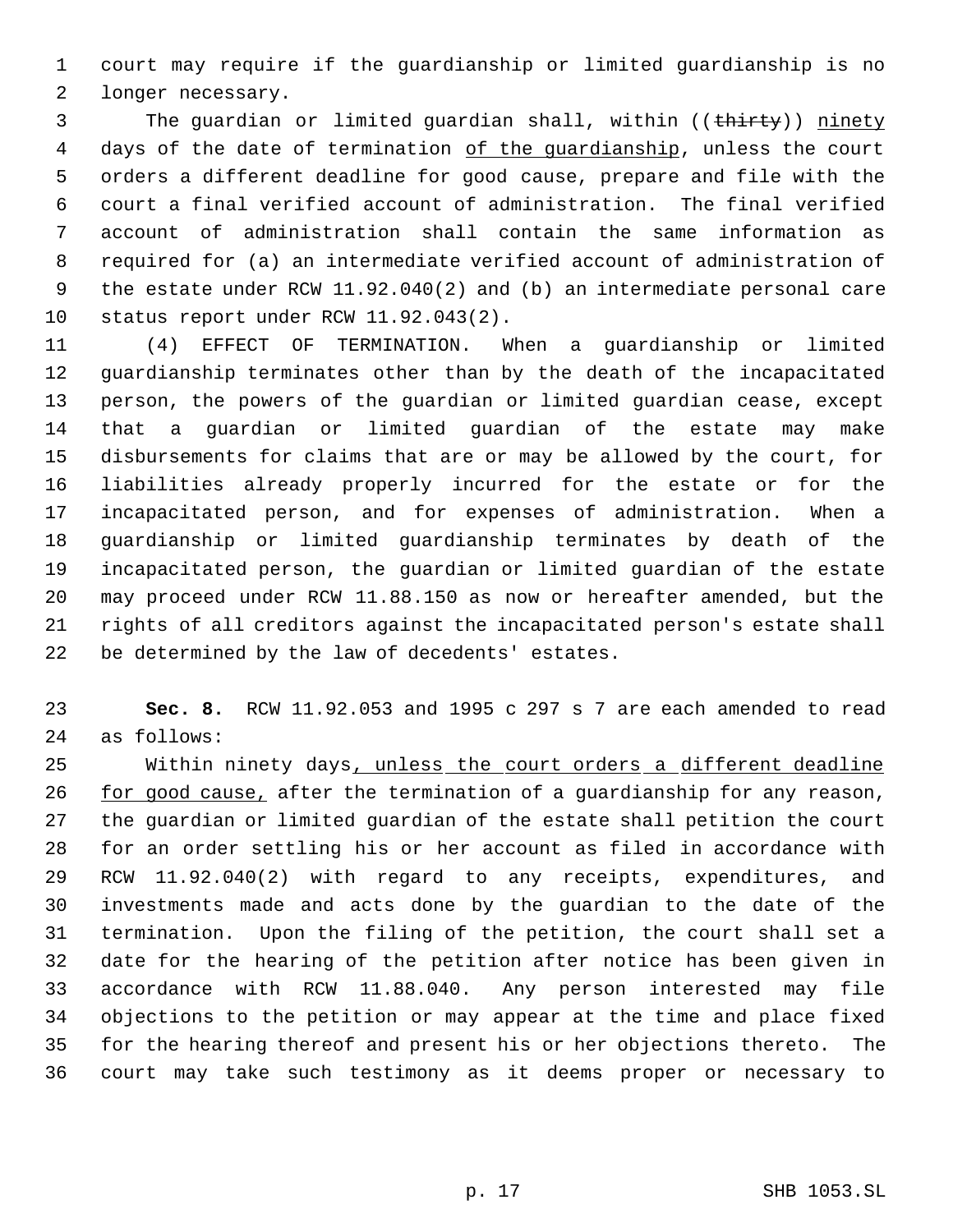determine whether an order settling the account should be issued and the transactions of the guardian be approved, and the court may appoint a guardian ad litem to review the report.

 At the hearing on the petition of the guardian or limited guardian, if the court is satisfied that the actions of the guardian or limited guardian have been proper, and that the guardian has in all respects discharged his or her trust with relation to the receipts, expenditures, investments, and acts, then, in such event, the court shall enter an order approving the account, and the order shall be final and binding upon the incapacitated person, subject only to the right of appeal as upon a final order. However, within one year after the incompetent attains his or her majority any such account may be challenged by the incapacitated person on the ground of fraud.

 **Sec. 9.** RCW 11.92.040 and 1991 c 289 s 10 are each amended to read as follows:

 It shall be the duty of the guardian or limited guardian of an estate:

 (1) To file within three months after the guardian's appointment a verified inventory of all the property of the incapacitated person which comes into the guardian's possession or knowledge, including a statement of all encumbrances, liens, and other secured charges on any item;

 (2) To file annually, within ninety days after the anniversary date of the guardian's or limited guardian's appointment, and also within 25 ((thirty)) ninety days after termination of the appointment, unless the court for good cause orders a different deadline to file following 27 termination, a written verified account of the administration for court approval, which account shall contain at least the following information:

 (a) Identification of property of the guardianship estate as of the date of the last account or, in the case of the initial account, as of the date of inventory;

 (b) Identification of all additional property received into the guardianship, including income by source;

 (c) Identification of all expenditures made during the account period by major categories;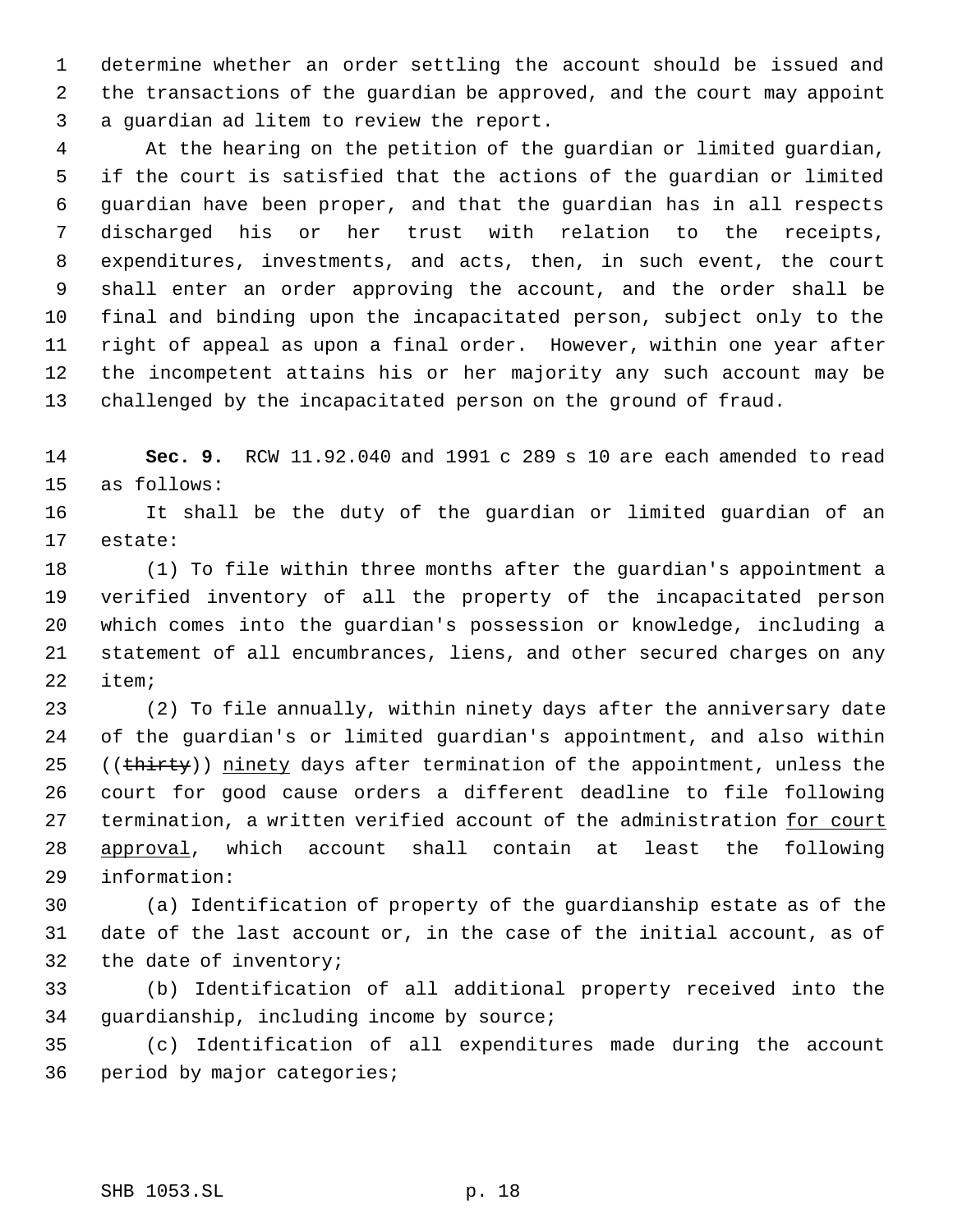(d) Any adjustments to the guardianship estate required to establish its present fair market value, including gains or losses on sale or other disposition and any mortgages, deeds of trust or other encumbrances against the guardianship estate; and

 (e) Identification of all property held in the guardianship estate as of the date of account, the assessed value of any real property and the guardian's estimate of the present fair market values of other property (including the basis on which such estimate is made), and the total net fair market value of the guardianship estate. In addition, immediately following such statement of present fair market value, the account shall set forth a statement of current amount of the guardian's bond and any other court-ordered protection for the security of the guardianship assets;

 (3) The court in its discretion may allow reports at intervals of up to thirty-six months for estates with assets (exclusive of real property) having a value of not more than twice the homestead exemption. Notwithstanding contrary provisions of this section, the guardian or limited guardian of an estate need not file an annual report with the court if the funds of the guardianship are held for the benefit of a minor in a blocked account unless the guardian requests a withdrawal from such account, in which case the guardian shall provide a written verified account of the administration of the guardianship estate along with the guardian's petition for the withdrawal. The guardian or limited guardian shall report any substantial change in income or assets of the guardianship estate within thirty days of the occurrence of the change. A hearing shall be scheduled for court review and determination of provision for increased bond or other provision in accordance with RCW 11.88.100;

29 (4) All court orders approving accounts or reports filed by a guardian or limited guardian must contain a guardianship summary placed directly below the case caption or on a separate cover page in the 32 following form, or a substantially similar form, containing the following information:

# **GUARDIANSHIP SUMMARY**

Date Guardian Appointed:

. . . . . . . . . . . . . . . . . . . . .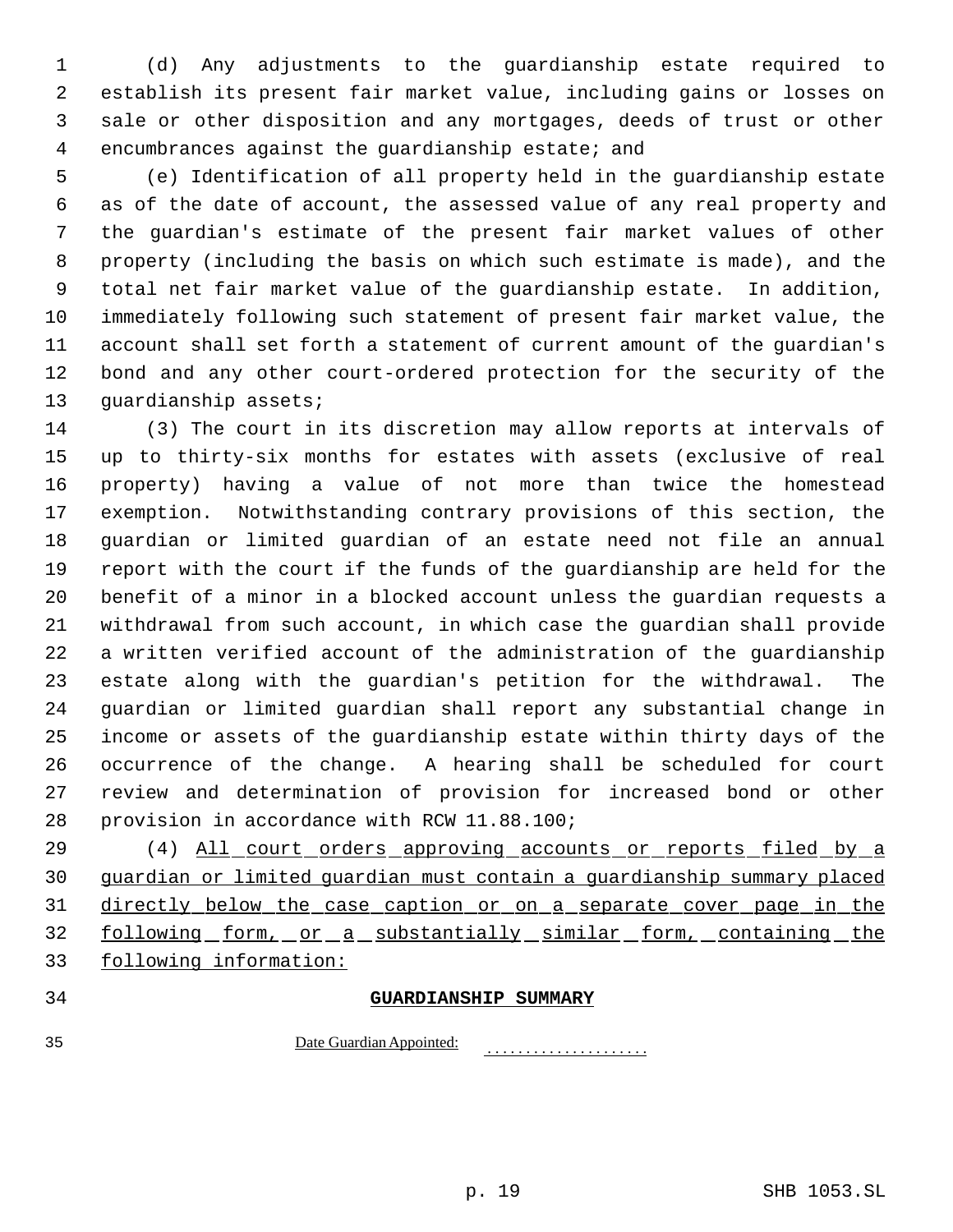| $\mathbf 1$ | Due Date for Report and     |                |                                  |
|-------------|-----------------------------|----------------|----------------------------------|
| 2           | Accounting:                 |                | .                                |
| 3           | Date of Next Review:        |                |                                  |
| 4           | Letters Expire On:          |                |                                  |
| 5           | <b>Bond Amount:</b>         |                | <u>\$</u>                        |
| 6           | <b>Restricted Account:</b>  |                |                                  |
| 7           | <b>Agreements Required:</b> |                |                                  |
| 8           | <b>Incapacitated Person</b> |                | Guardian of: [] Estate [] Person |
| 9           | $(\text{IP})$               |                |                                  |
| 10          | Name:                       | Name:          |                                  |
| 11          | Address:                    | Address:       |                                  |
| 12          | Phone:                      | Phone:         |                                  |
| 13          | Facsimile:                  | Facsimile:     |                                  |
| 14          | <b>Standby Guardian</b>     | <b>Address</b> | Relation to IP                   |
| 15          |                             |                |                                  |
| 16          | <b>Interested Parties</b>   | Address        | Relation to IP                   |
| 17          |                             |                |                                  |
| 18          |                             |                |                                  |
| 19          |                             |                |                                  |
| 20          |                             |                |                                  |
| 21          |                             |                |                                  |

 (5) To protect and preserve the guardianship estate, to apply it as provided in this chapter, to account for it faithfully, to perform all of the duties required by law, and at the termination of the guardianship or limited guardianship, to deliver the assets of the incapacitated person to the persons entitled thereto. Except as provided to the contrary herein, the court may authorize a guardian or limited guardian to do anything that a trustee can do under the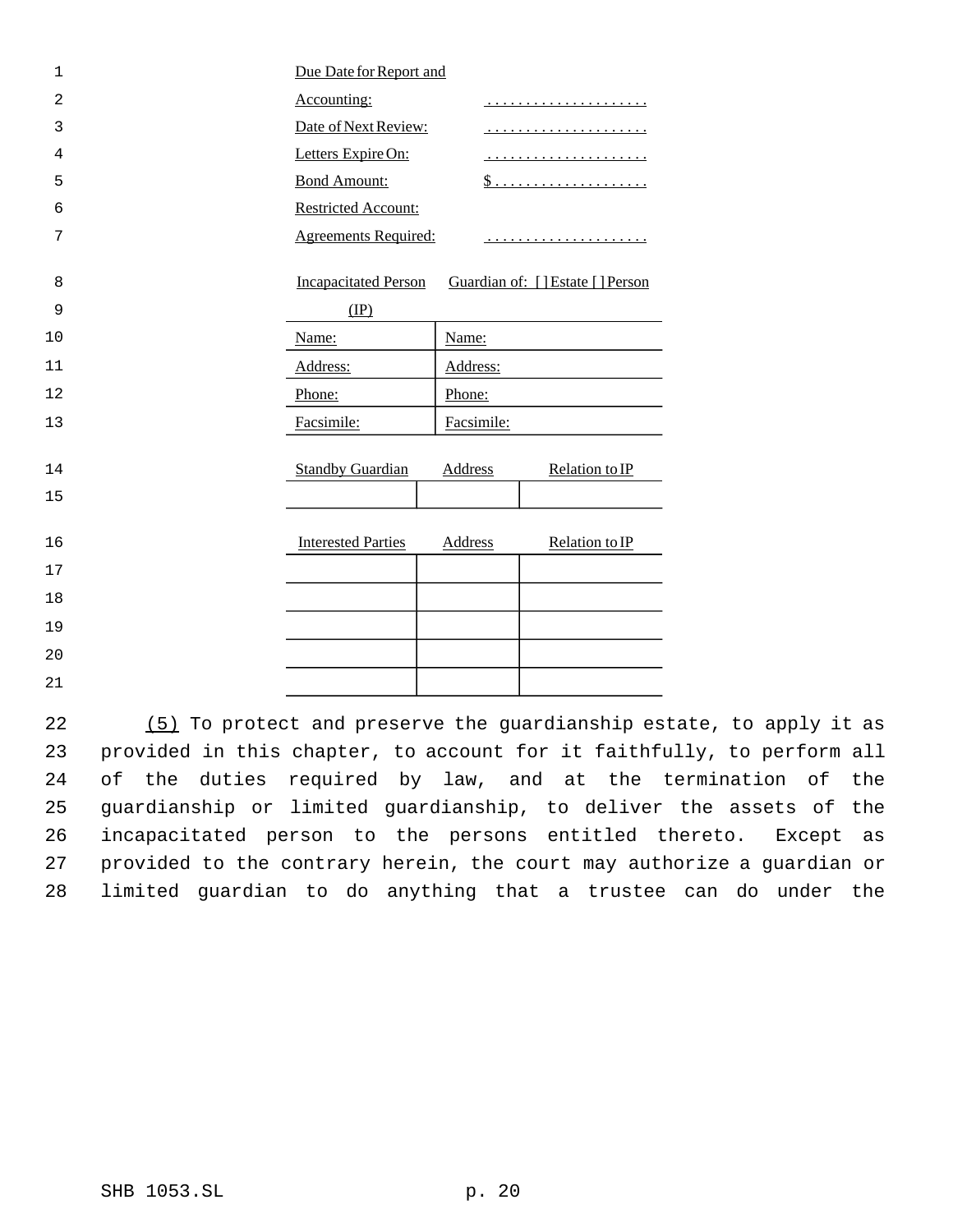provisions of RCW 11.98.070 for a period not exceeding one year from the date of the order or for a period corresponding to the interval in which the guardian's or limited guardian's report is required to be filed by the court pursuant to subsection (2) of this section, whichever period is longer;

 $((+5))$   $(6)$  To invest and reinvest the property of the incapacitated person in accordance with the rules applicable to investment of trust estates by trustees as provided in chapter 11.100 RCW, except that:

 (a) No investments shall be made without prior order of the court in any property other than unconditional interest bearing obligations of this state or of the United States and in obligations the interest and principal of which are unconditionally guaranteed by the United States, and in share accounts or deposits which are insured by an agency of the United States government. Such prior order of the court may authorize specific investments, or, in the discretion of the court, may authorize the guardian or limited guardian to invest and reinvest 18 as provided in chapter 11.100 RCW without further order of the court;

 (b) If it is for the best interests of the incapacitated person that a specific property be used by the incapacitated person rather 21 than sold and the proceeds invested, the court may so order;

 $((+6))$   $(7)$  To apply to the court no later than the filing of the inventory for an order authorizing disbursements on behalf of the 24 incapacitated person( $\left($  + PROVIDED, -HOWEVER, -That)). However, the guardian or limited guardian of the estate, or the person, department, bureau, agency, or charitable organization having the care and custody of an incapacitated person, may apply to the court for an order directing the guardian or limited guardian of the estate to pay to the person, department, bureau, agency, or charitable organization having the care and custody of an incapacitated person, or if the guardian or limited guardian of the estate has the care and custody of the incapacitated person, directing the guardian or limited guardian of the estate to apply an amount weekly, monthly, quarterly, semi-annually, or annually, as the court may direct, to be expended in the care, maintenance, and education of the incapacitated person and of his or her dependents. In proper cases, the court may order payment of amounts directly to the incapacitated person for his or her maintenance or incidental expenses. The amounts authorized under this section may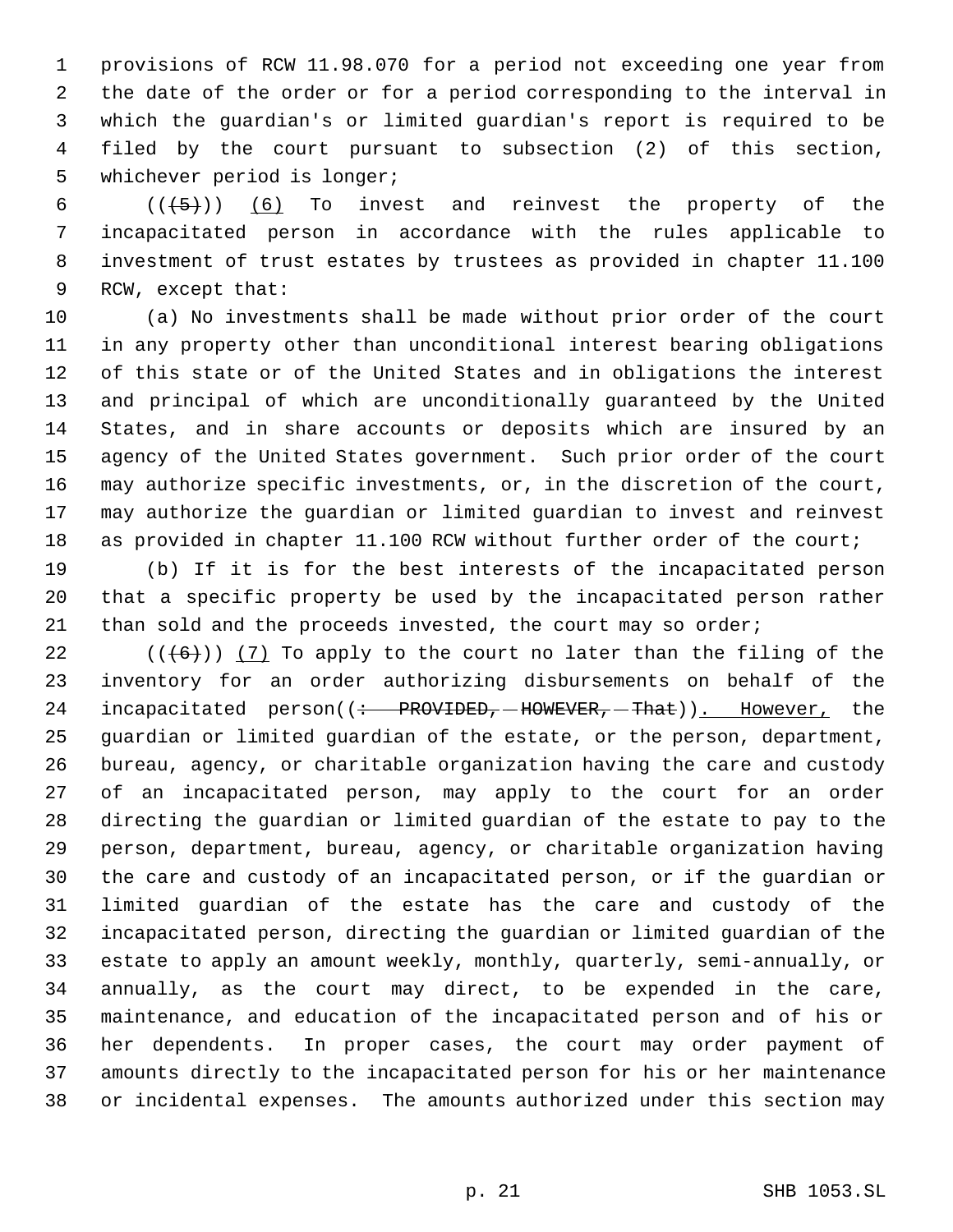be decreased or increased from time to time by direction of the court. If payments are made to another under an order of the court, the guardian or limited guardian of the estate is not bound to see to the application thereof;

 (8) To provide evidence of the guardian or limited guardian's successful completion of any standardized training video or web cast for guardians or limited guardians made available by the administrative office of the courts and the superior court when the guardian or 9 limited guardian: (a) Was appointed prior to the effective date of 10 this section; (b) is not a certified professional quardian or financial institution authorized under RCW 11.88.020; and (c) has not previously completed the requirements of RCW 11.88.020(3). The training video or 13 web cast must be provided at no cost to the guardian or limited guardian. The superior court may, upon (i) petition by the guardian or 15 limited guardian; or (ii) any other method as provided by local court 16 rule: (A) For good cause, waive this requirement for guardians 17 appointed prior to the effective date of this section. Good cause 18 shall require evidence that the guardian already possesses the requisite knowledge to serve as a guardian without completing the 20 training. When determining whether there is good cause to waive the training requirement, the court shall consider, among other facts, the 22 length of time the quardian has been serving the incapacitated person; 23 whether the guardian has timely filed all required reports with the 24 court; whether the guardian is monitored by other state or local agencies; and whether there have been any allegations of abuse, neglect, or a breach of fiduciary duty against the guardian; or (B) extend the time period for completion of the training requirement for 28 ninety days; and

 (9) To provide evidence of the guardian or limited guardian's successful completion of any additional or updated training video or web cast offered by the administrative office of the courts and the superior court as is required at the discretion of the superior court unless the guardian or limited guardian is a certified professional guardian or financial institution authorized under RCW 11.88.020. The training video or web cast must be provided at no cost to the guardian or limited guardian.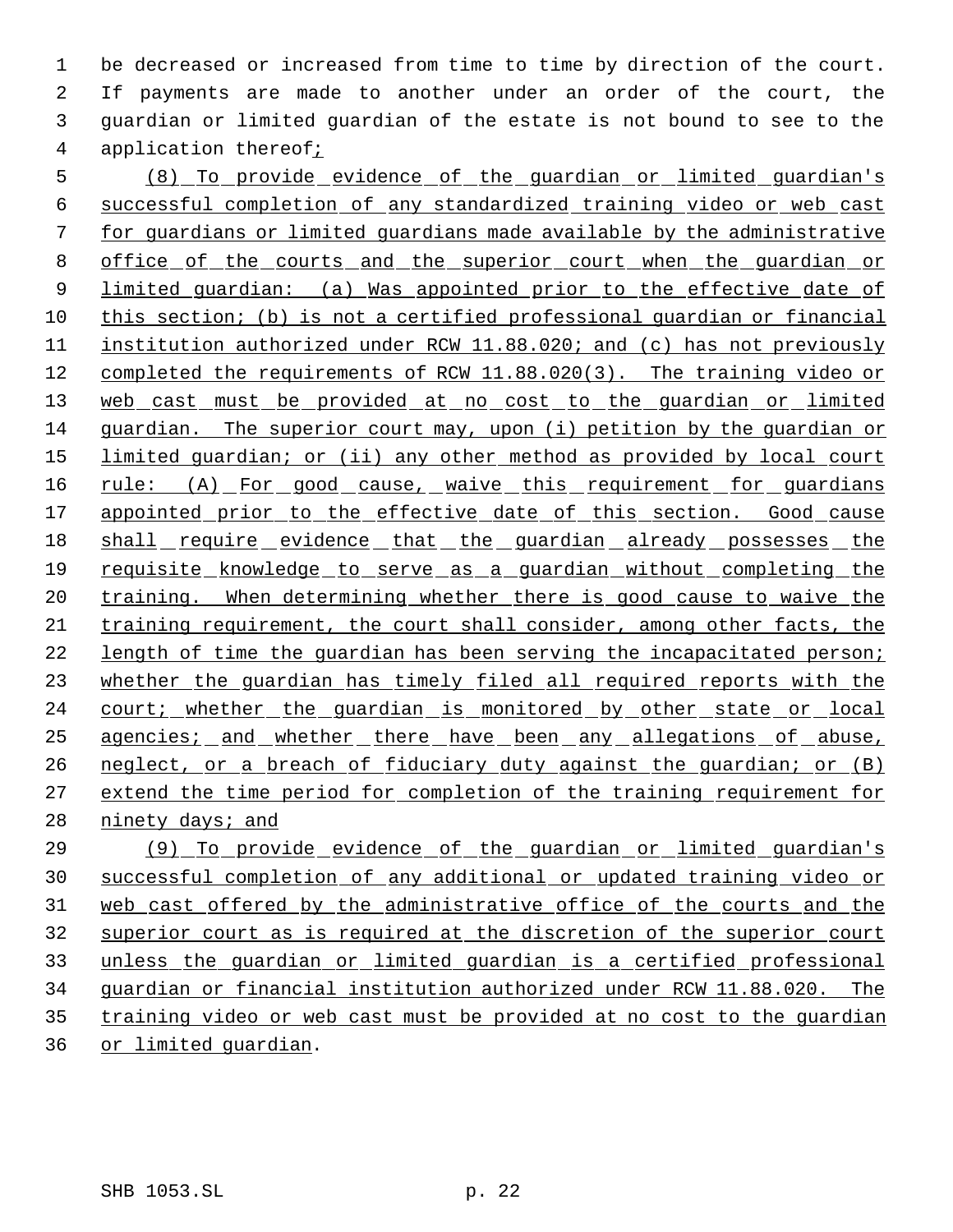1 **Sec. 10.** RCW 11.92.050 and 1995 c 297 s 6 are each amended to read 2 as follows:

 3 (1) Upon the filing of any intermediate guardianship or limited 4 guardianship account or report required by statute, or of any 5 intermediate account or report required by court rule or order, the 6 ((guardian or limited guardian may petition the court for)) court shall 7 enter an order settling ((his-or-her)) the quardianship account or 8 report with regard to any receipts, expenditures, and investments made 9 and acts done by the guardian or limited guardian to the date of the 10 interim report.

11 (2) Upon such ((petition)) account or report being filed, the court 12 may, in its discretion, ((where the size or condition of the estate 13 warrants-it,)) set a date for the hearing (( $of$ -the-petition)) and 14 require the service of the ((petition)) quardian's report or account 15 and a notice of the hearing as provided in RCW 11.88.040 as now or 16 hereafter amended or as specified by the court; and, in the event a 17 hearing is ordered, the court may also appoint a guardian ad litem, 18 whose duty it shall be to investigate the **account or** report of the 19 guardian or limited guardian of the estate and to advise the court 20 thereon at the hearing, in writing.

 (3) At the hearing on or upon the court's review of the account or report of the guardian or limited guardian, if the court is satisfied that the actions of the guardian or limited guardian have been proper, and that the guardian or limited guardian has in all respects discharged his or her trust with relation to the receipts, expenditures, investments, and acts, then, in such event, the court 27 shall enter an order approving such account or report.

28 (4) If a guardian or limited guardian fails to file the account or 29 report or fails to appear at the hearing, the court shall enter an 30 order for one or more of the following actions:

31 (a) Entering an order to show cause and requiring the guardian to 32 appear at a show cause hearing. At the hearing the court may take 33 action to protect the incapacitated person, including, but not limited 34 to, removing the guardian or limited guardian pursuant to RCW 11.88.120 35 and appointing a successor;

36 (b) Directing the clerk to extend the letters, for good cause 37 shown, for no more than ninety days, to permit the guardian to file his 38 or her account or report;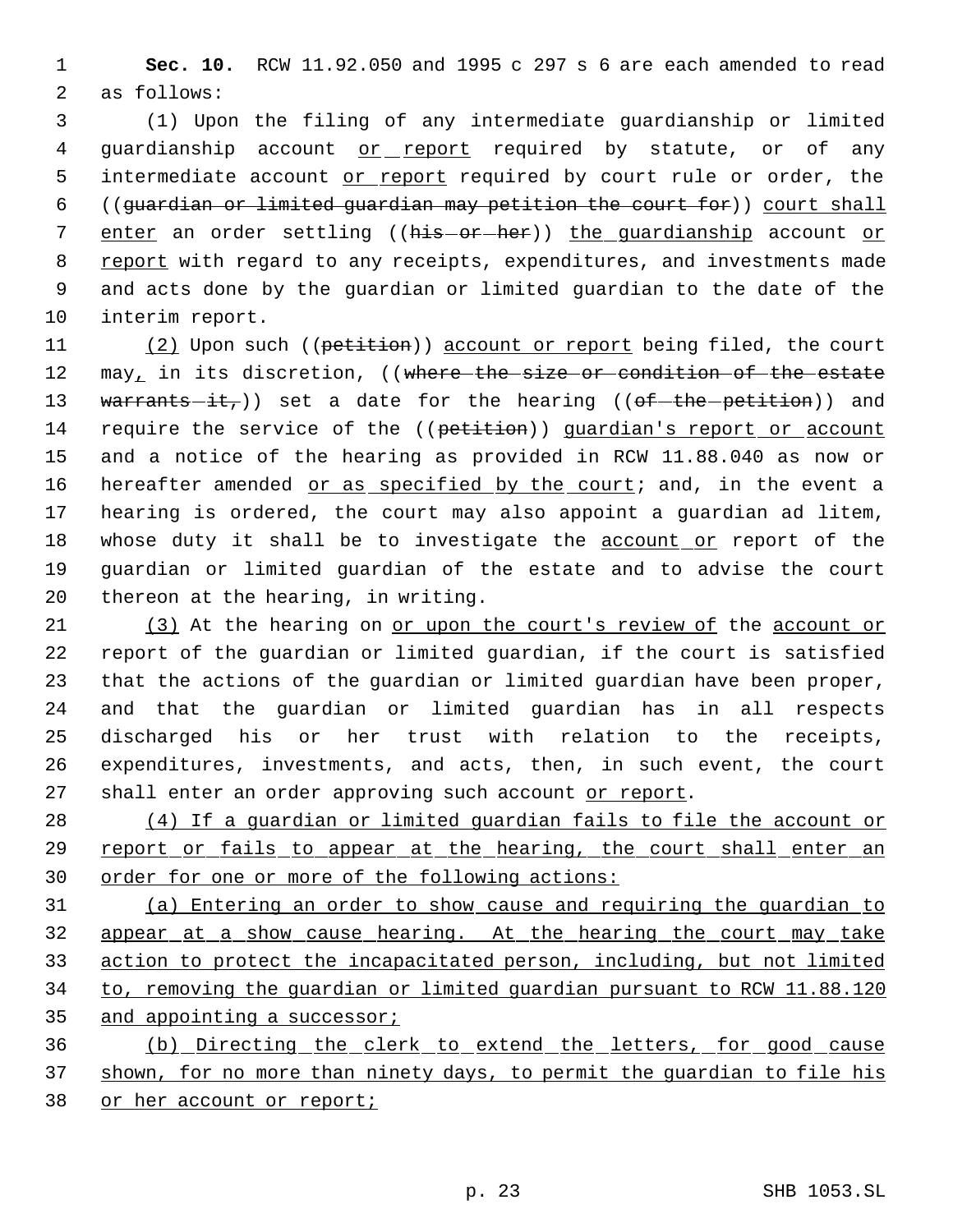(c) Requiring the completion of any approved guardianship training 2 made available to the quardian by the court;

 (d) Appointing a guardian ad litem subject to the requirements in RCW 11.88.090;

 (e) Providing other and further relief the court deems just and equitable.

 (5) If the court has appointed a guardian ad litem, the order shall be final and binding upon the incapacitated person, subject only to the right of appeal as upon a final order; provided that at the time of final account of said guardian or limited guardian or within one year after the incapacitated person attains his or her majority any such interim account may be challenged by the incapacitated person on the ground of fraud.

14 ( $(\langle 2 \rangle)$ ) (6) The procedure established in ((subsection  $(1)$  of)) this section for financial accounts by guardians or limited guardians of the estate shall apply to personal care reports filed by guardians or limited guardians of the person under RCW 11.92.043.

 *\*Sec. 11. RCW 36.18.016 and 2009 c 417 s 2 are each amended to read as follows:*

 *(1) Revenue collected under this section is not subject to division under RCW 36.18.025 or 27.24.070.*

 *(2)(a) For the filing of a petition for modification of a decree of dissolution or paternity, within the same case as the original action, and any party filing a counterclaim, cross-claim, or third-party claim in any such action, a fee of thirty-six dollars must be paid.*

 *(b) The party filing the first or initial petition for dissolution, legal separation, or declaration concerning the validity of marriage shall pay, at the time and in addition to the filing fee required under RCW 36.18.020, a fee of thirty dollars. The clerk of the superior court shall transmit monthly twenty-four dollars of the thirty-dollar fee collected under this subsection to the state treasury for deposit in the domestic violence prevention account. The remaining six dollars shall be retained by the county for the purpose of supporting community-based services within the county for victims of domestic violence, except for five percent of the six dollars, which may be retained by the court for administrative purposes.*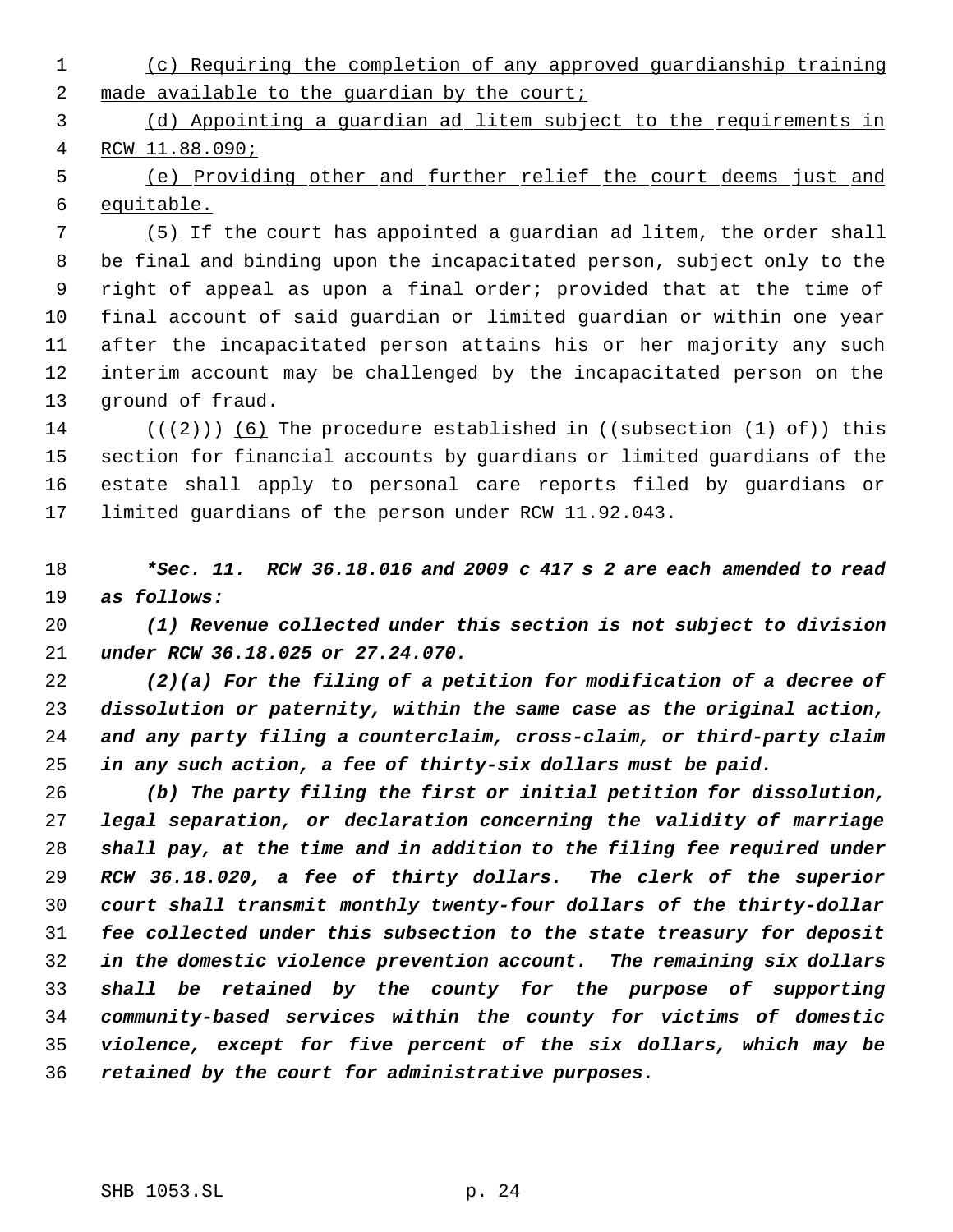*(3)(a) The party making a demand for a jury of six in a civil action shall pay, at the time, a fee of one hundred twenty-five dollars; if the demand is for a jury of twelve, a fee of two hundred fifty dollars. If, after the party demands a jury of six and pays the required fee, any other party to the action requests a jury of twelve, an additional one hundred twenty-five dollar fee will be required of the party demanding the increased number of jurors.*

 *(b) Upon conviction in criminal cases a jury demand charge of one hundred twenty-five dollars for a jury of six, or two hundred fifty dollars for a jury of twelve may be imposed as costs under RCW 10.46.190.*

 *(4) For preparing a certified copy of an instrument on file or of record in the clerk's office, for the first page or portion of the first page, a fee of five dollars, and for each additional page or portion of a page, a fee of one dollar must be charged. For authenticating or exemplifying an instrument, a fee of two dollars for each additional seal affixed must be charged. For preparing a copy of an instrument on file or of record in the clerk's office without a seal, a fee of fifty cents per page must be charged. When copying a document without a seal or file that is in an electronic format, a fee of twenty-five cents per page must be charged. For copies made on a compact disc, an additional fee of twenty dollars for each compact disc must be charged.*

 *(5) For executing a certificate, with or without a seal, a fee of two dollars must be charged.*

 *(6) For a garnishee defendant named in an affidavit for garnishment and for a writ of attachment, a fee of twenty dollars must be charged.*

 *(7) For filing a supplemental proceeding, a fee of twenty dollars must be charged.*

 *(8) For approving a bond, including justification on the bond, in other than civil actions and probate proceedings, a fee of two dollars must be charged.*

 *(9) For the issuance of a certificate of qualification and a certified copy of letters of administration, letters testamentary, or letters of guardianship, there must be a fee of five dollars.*

 *(10) For the preparation of a passport application, the clerk may collect an execution fee as authorized by the federal government.*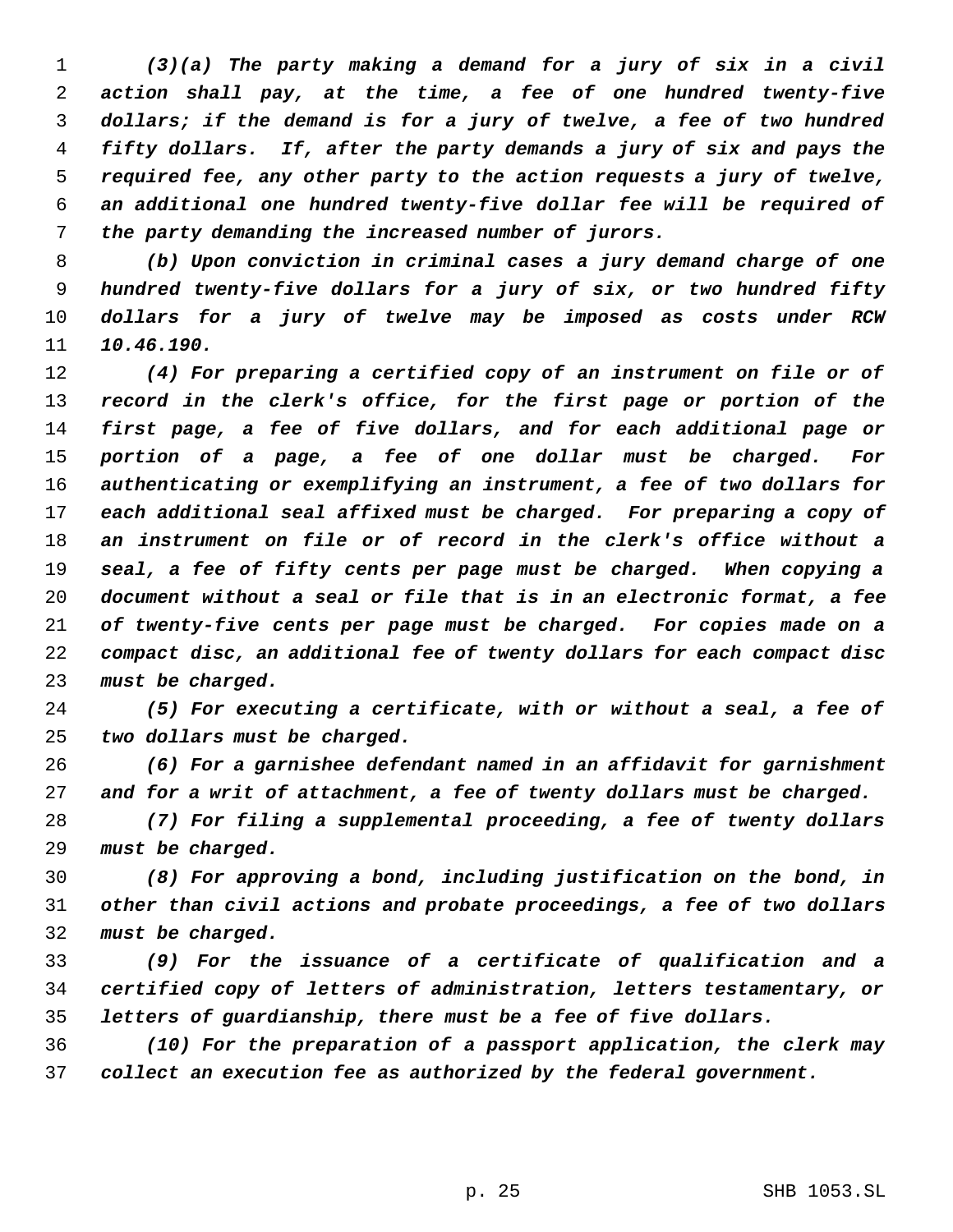*(11) For clerk's services such as performing historical searches, compiling statistical reports, and conducting exceptional record searches, the clerk may collect a fee not to exceed thirty dollars per hour.*

 *(12) For processing ex parte orders, the clerk may collect a fee of thirty dollars.*

 *(13) For duplicated recordings of court's proceedings there must be a fee of ten dollars for each audio tape and twenty-five dollars for each video tape or other electronic storage medium.*

 *(14) For registration of land titles, Torrens Act, under RCW 65.12.780, a fee of twenty dollars must be charged.*

 *(15) For the issuance of extension of judgment under RCW 6.17.020 and chapter 9.94A RCW, a fee of two hundred dollars must be charged. When the extension of judgment is at the request of the clerk, the two hundred dollar charge may be imposed as court costs under RCW 10.46.190.*

 *(16) A facilitator surcharge of up to twenty dollars must be charged as authorized under RCW 26.12.240.*

 *(17) For filing a water rights statement under RCW 90.03.180, a fee of twenty-five dollars must be charged.*

 *(18) For filing a claim of frivolous lien under RCW 60.04.081, a fee of thirty-five dollars must be charged.*

 *(19) For preparation of a change of venue, a fee of twenty dollars must be charged by the originating court in addition to the per page charges in subsection (4) of this section.*

 *(20) A service fee of five dollars for the first page and one dollar for each additional page must be charged for receiving faxed documents, pursuant to Washington state rules of court, general rule 17.*

 *(21) For preparation of clerk's papers under RAP 9.7, a fee of fifty cents per page must be charged.*

 *(22) For copies and reports produced at the local level as permitted by RCW 2.68.020 and supreme court policy, a variable fee must be charged.*

 *(23) Investment service charge and earnings under RCW 36.48.090 must be charged.*

 *(24) Costs for nonstatutory services rendered by clerk by authority of local ordinance or policy must be charged.*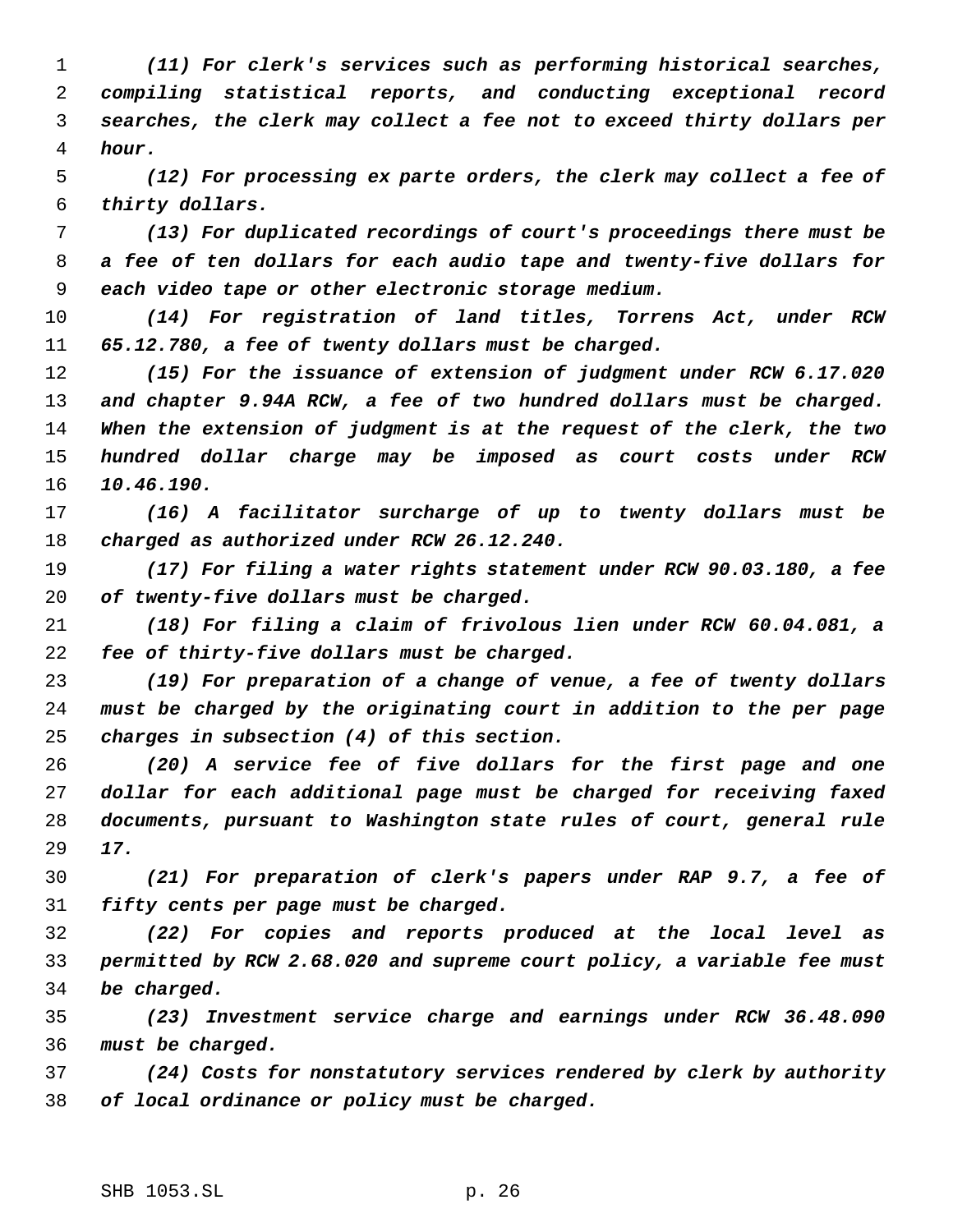*(25) For filing a request for mandatory arbitration, a filing fee may be assessed against the party filing a statement of arbitrability not to exceed two hundred twenty dollars as established by authority of local ordinance. This charge shall be used solely to offset the cost of the mandatory arbitration program.*

 *(26) For filing a request for trial de novo of an arbitration award, a fee not to exceed two hundred fifty dollars as established by authority of local ordinance must be charged.*

 *(27) A public agency may not charge a fee to a law enforcement agency, for preparation, copying, or mailing of certified copies of the judgment and sentence, information, affidavit of probable cause, and/or the notice of requirement to register, of a sex offender convicted in a Washington court, when such records are necessary for risk assessment, preparation of a case for failure to register, or maintenance of a sex offender's registration file.*

 *(28) For the filing of a will or codicil under the provisions of chapter 11.12 RCW, a fee of twenty dollars must be charged.*

 *(29) For the collection of unpaid legal financial obligations, the clerk may impose an annual fee of up to one hundred dollars, pursuant to RCW 9.94A.780.*

 *(30) A surcharge of up to twenty dollars may be charged in dissolution and legal separation actions as authorized by RCW 26.12.260.*

 *(31) For the filing of accounts required under RCW 11.92.040(2), a fee must be charged to the estate of the incapacitated person. The amount of the fee is determined by the total net fair market value of the guardianship estate identified pursuant to RCW 11.92.040(2)(e). If the total fair market value of the guardianship estate is less than or equal to one hundred thousand dollars, a filing fee is not required. If the superior court finds that payment of the filing fee would result in substantial hardship upon the incapacitated person, the superior court may waive or reduce the filing fee. The amount of the fee is as follows:*

 *(a) Seventy-five dollars for guardianship estates with a total net fair market value greater than one hundred thousand dollars but not exceeding five hundred thousand dollars;*

*(b) One hundred fifty dollars for guardianship estates with a total*